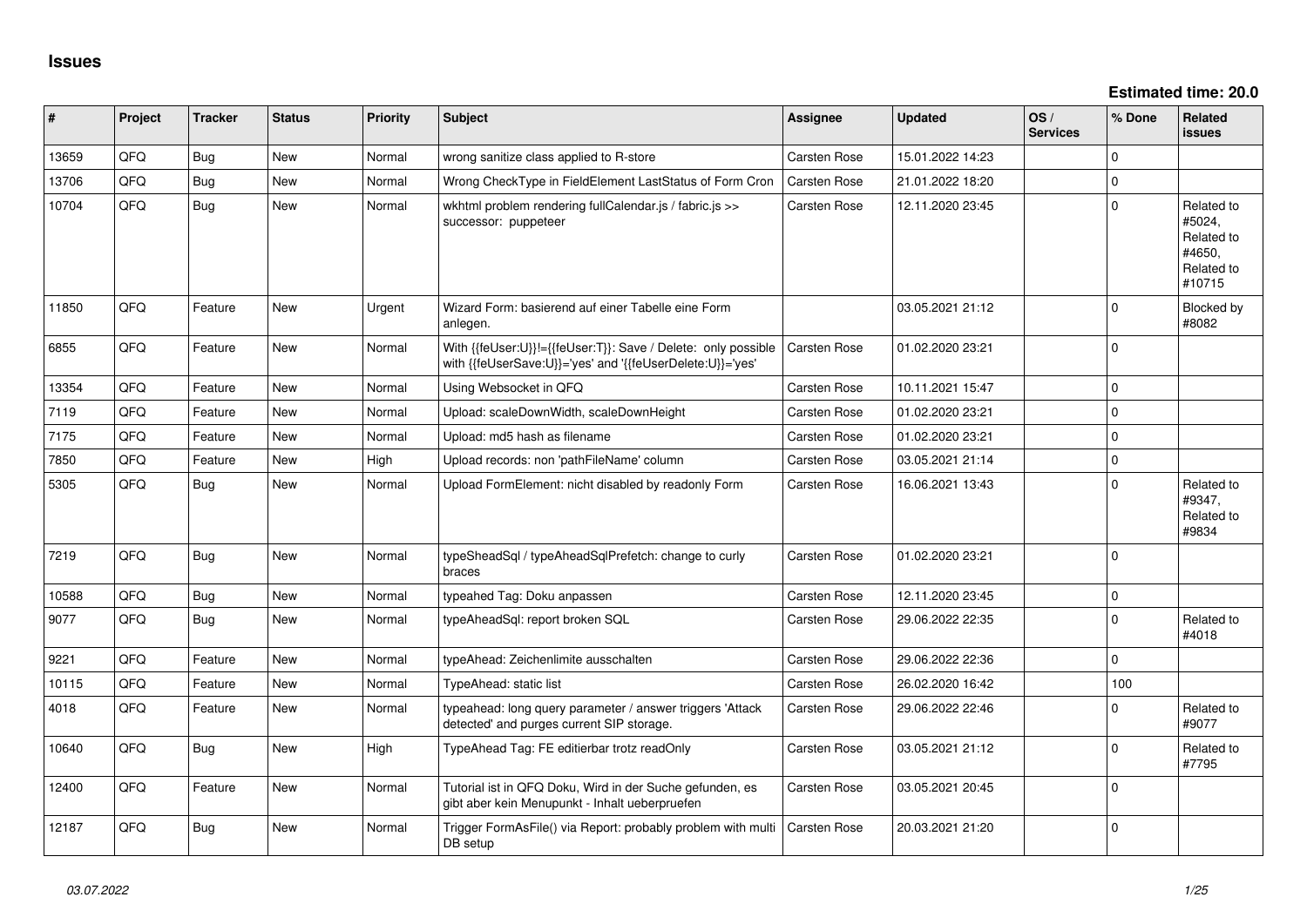| #     | Project | <b>Tracker</b> | <b>Status</b> | <b>Priority</b> | <b>Subject</b>                                                                                       | Assignee                                               | <b>Updated</b>   | OS/<br><b>Services</b> | % Done      | Related<br>issues                           |                      |
|-------|---------|----------------|---------------|-----------------|------------------------------------------------------------------------------------------------------|--------------------------------------------------------|------------------|------------------------|-------------|---------------------------------------------|----------------------|
| 12664 | QFQ     | Feature        | New           | Normal          | TinyMCE: report/remove malicous HTML/JS Code                                                         | Carsten Rose                                           | 19.03.2022 17:47 |                        | 0           | Related to<br>#14320                        |                      |
| 12632 | QFQ     | Feature        | New           | Normal          | TinyMCE: Prepare CSS classes for images                                                              | Carsten Rose                                           | 04.06.2021 14:35 |                        | 100         | Blocked by<br>#12186                        |                      |
| 7239  | QFQ     | Feature        | <b>New</b>    | Normal          | TinyMCE: html tag whitelist                                                                          | Carsten Rose                                           | 01.02.2020 23:21 |                        | 0           | Related to<br>#14320                        |                      |
| 14455 | QFQ     | Support        | <b>New</b>    | Normal          | TinyMCE: Activate save button after upload picture over<br>drag&drop                                 | Enis Nuredini                                          | 01.07.2022 08:37 |                        | 0           |                                             |                      |
| 12186 | QFQ     | Feature        | <b>New</b>    | High            | TinyMCE Config für Objekte                                                                           | Carsten Rose                                           | 07.12.2021 17:19 |                        | $\mathbf 0$ | <b>Blocks</b><br>#12632                     |                      |
| 10345 | QFQ     | Feature        | New           | Normal          | Templates - Patterns QFQ Style                                                                       |                                                        | 03.05.2021 21:01 |                        | 0           | Related to<br>#10713                        |                      |
| 7521  | QFQ     | Feature        | New           | Normal          | TemplateGroup: fe.type=upload                                                                        | Carsten Rose                                           | 01.02.2020 23:21 |                        | $\mathbf 0$ | Related to<br>#9706                         |                      |
| 12702 | QFQ     | Bug            | New           | High            | templateGroup: broken in multiDb Setup                                                               | Carsten Rose                                           | 14.12.2021 16:02 |                        | 0           |                                             |                      |
| 12045 | QFQ     | Bug            | <b>New</b>    | Normal          | templateGroup afterSave FE: Aufruf ohne<br>sqlHonorFormElements funktioniert nicht                   | Carsten Rose                                           | 18.02.2021 16:33 |                        | $\mathbf 0$ |                                             |                      |
| 12716 | QFQ     | Bug            | <b>New</b>    | Normal          | template group: Pattern only applied to first instance                                               | Carsten Rose                                           | 19.03.2022 17:47 |                        | 0           |                                             |                      |
| 10506 | QFQ     | Bug            | <b>New</b>    | High            | Template Group broken on MultiDB instance                                                            | Carsten Rose                                           | 03.05.2021 21:12 |                        | $\mathbf 0$ | Related to<br>#10505                        |                      |
| 12679 | QFQ     | Feature        | <b>New</b>    | Normal          | tablesorter: custom column width                                                                     | Carsten Rose                                           | 16.06.2021 11:10 |                        | $\mathbf 0$ |                                             |                      |
| 11892 | QFQ     | Feature        | New           | Normal          | tablesorter: columns with links are hard to order - new<br>qualifier 'Y: <ord>'</ord>                | Enis Nuredini                                          | 23.03.2022 09:22 |                        | $\mathbf 0$ |                                             |                      |
| 14304 | QFQ     | Bug            | <b>New</b>    | Normal          | table sorter view safer does not work                                                                | Carsten Rose                                           | 10.06.2022 11:49 |                        | $\pmb{0}$   |                                             |                      |
| 10114 | QFQ     | Feature        | New           | High            | Symbol (Link): 'G:' (Glyphicon) replaced by 'i:' (icon)                                              |                                                        | 07.12.2021 17:19 |                        | $\mathbf 0$ | Related to<br>#3797,<br>Related to<br>#4194 |                      |
| 12520 | QFQ     | Bug            | <b>New</b>    | Normal          | Switch FE User: still active even FE User session expired                                            | Carsten Rose                                           | 19.03.2022 17:48 |                        | $\mathbf 0$ |                                             |                      |
| 12477 | QFQ     | Feature        | <b>New</b>    | Normal          | Support for refactoring: Form, FormElement, diverse<br>Tabellen/Spalten, tt-content Records          | Carsten Rose                                           | 03.05.2021 20:45 |                        | $\Omega$    |                                             |                      |
| 7574  | QFQ     | Bug            | <b>New</b>    | Normal          | Substitute error: form element not reported / dont parse<br>Form.note                                | Carsten Rose                                           | 01.02.2020 23:21 |                        | $\mathbf 0$ |                                             |                      |
| 12135 | QFQ     | Feature        | <b>New</b>    | Normal          | Subrecord: Notiz                                                                                     |                                                        | 24.04.2021 16:58 |                        | $\pmb{0}$   |                                             |                      |
| 11955 | QFQ     | Feature        | New           | Normal          | subrecord: new title option to set <th> attributes - e.g. to<br/>customize tablesorter options.</th> | attributes - e.g. to<br>customize tablesorter options. | Carsten Rose     | 03.05.2021 20:47       |             | $\mathbf 0$                                 | Related to<br>#11775 |
| 8187  | QFQ     | Feature        | New           | Normal          | Subrecord: enable/hide new button - make new/edit/delete<br>customizeable.                           | Carsten Rose                                           | 06.03.2021 18:44 |                        | $\mathbf 0$ | Related to<br>#11326                        |                      |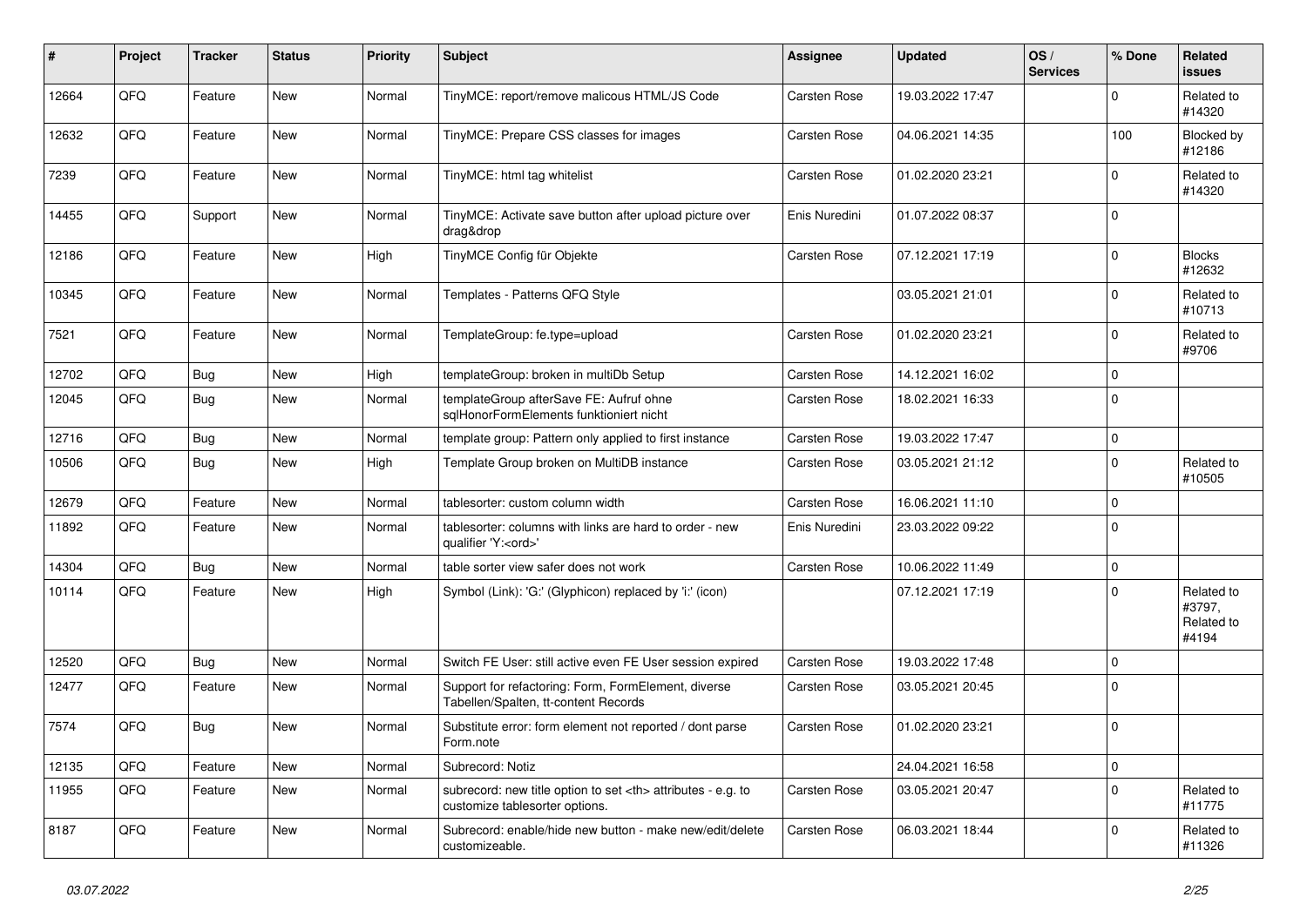| #     | Project | <b>Tracker</b> | <b>Status</b> | <b>Priority</b> | Subject                                                                                            | Assignee            | <b>Updated</b>   | OS/<br><b>Services</b> | % Done      | <b>Related</b><br>issues                      |
|-------|---------|----------------|---------------|-----------------|----------------------------------------------------------------------------------------------------|---------------------|------------------|------------------------|-------------|-----------------------------------------------|
| 3432  | QFQ     | Feature        | New           | Normal          | subrecord: dynamicUpdate                                                                           | Carsten Rose        | 11.06.2020 21:10 |                        | $\Omega$    | Related to<br>#5691                           |
| 11775 | QFQ     | Feature        | New           | Normal          | Subrecord Tooltip pro Feld                                                                         | Carsten Rose        | 18.12.2020 15:22 |                        | $\Omega$    | Related to<br>#11955                          |
| 12413 | QFQ     | Feature        | <b>New</b>    | Normal          | STORE_TYPO3: enhance for {{be_users.email:T}},<br>{{fe_users.email:T}}                             | Carsten Rose        | 03.05.2021 20:45 |                        | $\Omega$    | Related to<br>#12412,<br>Related to<br>#10012 |
| 10081 | QFQ     | <b>Bug</b>     | New           | High            | Stale record lock after 'forbidden' character                                                      | Carsten Rose        | 03.05.2021 21:12 |                        | $\Omega$    | Related to<br>#10082.<br>Related to<br>#9789  |
| 9129  | QFQ     | Feature        | <b>New</b>    | Normal          | sqlValidate: Message as notification, not as error                                                 | Carsten Rose        | 01.02.2020 23:22 |                        | $\mathbf 0$ | Related to<br>#9128                           |
| 4050  | QFQ     | Feature        | <b>New</b>    | Normal          | sql.log: 1) FormElement ID which causes a specific action,<br>2) Result in the same row.           | Carsten Rose        | 15.04.2020 11:35 |                        | $\Omega$    | Related to<br>#5458                           |
| 12545 | QFQ     | Bug            | <b>New</b>    | Urgent          | sql.log not created / updated                                                                      | Carsten Rose        | 14.12.2021 16:02 |                        | $\mathbf 0$ |                                               |
| 8806  | QFQ     | Feature        | New           | Normal          | SQL Function nl2br                                                                                 | Carsten Rose        | 01.02.2020 23:22 |                        | $\mathbf 0$ |                                               |
| 7683  | QFQ     | Feature        | New           | Normal          | Special column names in '{{ SELECT  AS _link }}' should<br>be detected                             | Carsten Rose        | 01.02.2020 23:21 |                        | $\Omega$    |                                               |
| 12512 | QFQ     | Bug            | <b>New</b>    | Normal          | Some MySQL Installation can't use 'stored procedures'                                              | Carsten Rose        | 19.03.2022 17:48 |                        | $\mathbf 0$ |                                               |
| 12532 | QFQ     | Feature        | New           | High            | SIP-Parameter bei Seitenaufruf in Browser-Console<br>anzeigen                                      | Carsten Rose        | 07.12.2021 17:19 |                        | $\Omega$    | Related to<br>#11893.<br>Related to<br>#14187 |
| 9707  | QFQ     | Feature        | <b>New</b>    | Normal          | SIP security: encode pageld and check pageld on decode                                             | <b>Carsten Rose</b> | 01.02.2020 23:22 |                        | $\mathbf 0$ |                                               |
| 7014  | QFQ     | Bug            | New           | Normal          | Sending invalid emails succeeds when<br>debug.redirectAllMailTo is set                             | Carsten Rose        | 01.02.2020 23:21 |                        | $\Omega$    |                                               |
| 11080 | QFQ     | Feature        | New           | Normal          | Send MQTT messages                                                                                 | Carsten Rose        | 29.08.2020 19:49 |                        | $\mathbf 0$ |                                               |
| 14227 | QFQ     | Feature        | <b>New</b>    | Normal          | Selenium Konkurrenz: cypress.io                                                                    | Enis Nuredini       | 28.05.2022 11:02 |                        | $\Omega$    |                                               |
| 7519  | QFQ     | Feature        | New           | Normal          | Select: Multi                                                                                      | Carsten Rose        | 01.02.2020 23:22 |                        | $\mathbf 0$ |                                               |
| 3727  | QFQ     | Feature        | New           | High            | Security: Session Hijacking erschweren                                                             | Carsten Rose        | 03.05.2021 21:14 |                        | $\mathbf 0$ |                                               |
| 12974 | QFQ     | Bug            | New           | High            | Sanitize Queries in Action-Elements                                                                | <b>Carsten Rose</b> | 07.12.2021 17:19 |                        | 0           |                                               |
| 14028 | QFQ     | Feature        | New           | Normal          | Required notification: visual nicer                                                                | Enis Nuredini       | 28.05.2022 11:01 |                        | $\mathbf 0$ |                                               |
| 9855  | QFQ     | Bug            | New           | Normal          | <b>Required Check</b>                                                                              |                     | 01.02.2020 15:56 |                        | 0           |                                               |
| 5345  | QFQ     | Feature        | New           | Normal          | Report: UPDATE / INSERT / DELETE statements should<br>trigger subqueries, depending on the result. | Carsten Rose        | 27.05.2020 16:11 |                        | $\mathbf 0$ |                                               |
| 9811  | QFQ     | Feature        | New           | Normal          | Report: tag every n'th row                                                                         | Carsten Rose        | 01.02.2020 23:22 |                        | $\pmb{0}$   |                                               |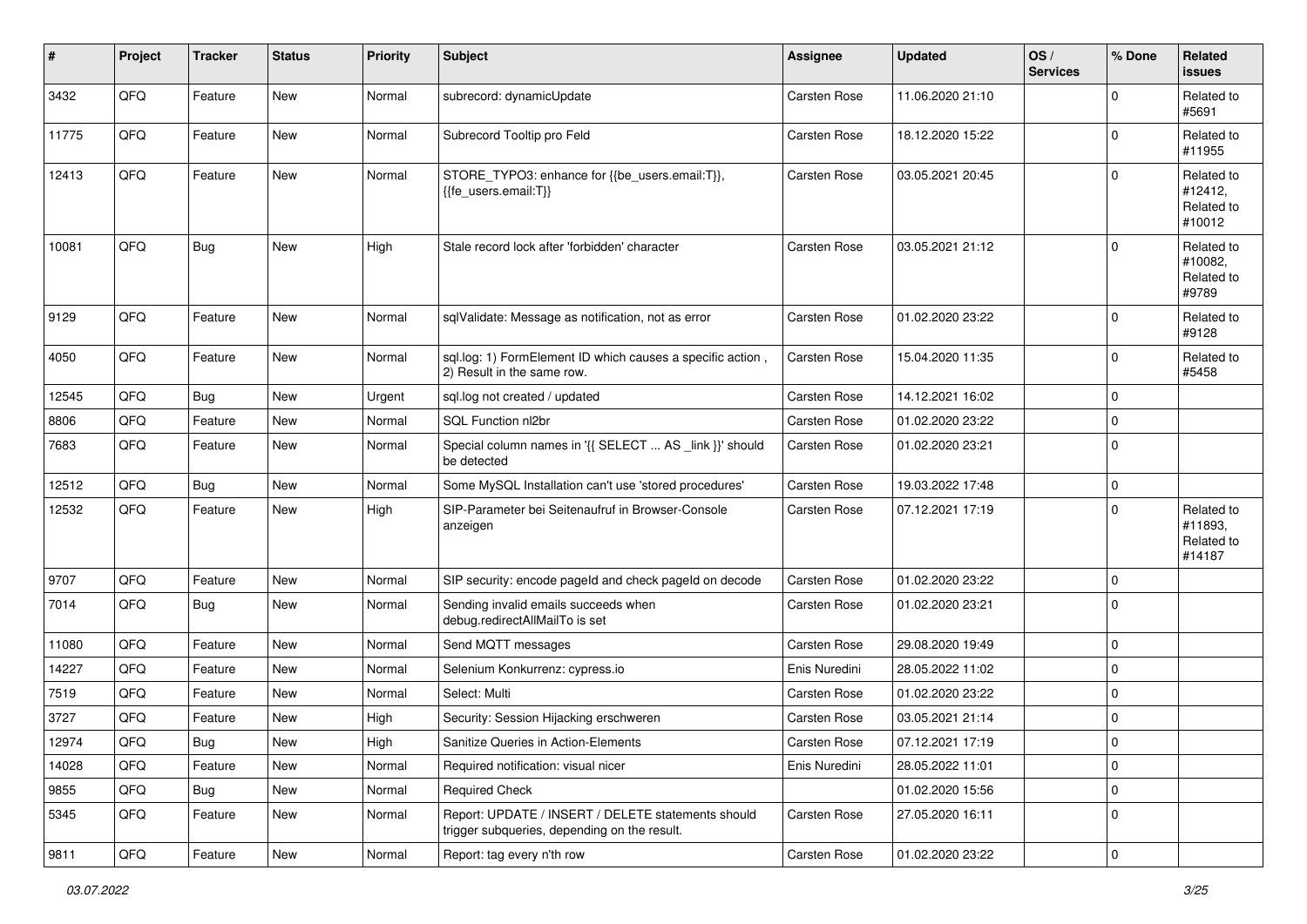| #     | Project | <b>Tracker</b> | <b>Status</b> | <b>Priority</b> | <b>Subject</b>                                                                                                                        | <b>Assignee</b>     | <b>Updated</b>   | OS/<br><b>Services</b> | % Done      | Related<br><b>issues</b>                                               |
|-------|---------|----------------|---------------|-----------------|---------------------------------------------------------------------------------------------------------------------------------------|---------------------|------------------|------------------------|-------------|------------------------------------------------------------------------|
| 11534 | QFQ     | Feature        | <b>New</b>    | Normal          | Report: Action on selected rows - Table batchprocessing<br>feature                                                                    |                     | 18.11.2020 08:15 |                        | $\Omega$    |                                                                        |
| 10463 | QFQ     | Feature        | <b>New</b>    | Normal          | Report link: expliztes setzen von HTML Tags (Bedarf fuer<br>'data-selenium' & 'id')                                                   | Enis Nuredini       | 23.03.2022 09:23 |                        | $\mathbf 0$ | Related to<br>#7648                                                    |
| 6723  | QFQ     | Feature        | <b>New</b>    | Normal          | Report QFQ Installation and Version                                                                                                   | <b>Carsten Rose</b> | 12.06.2021 09:07 |                        | $\mathbf 0$ |                                                                        |
| 7261  | QFQ     | Bug            | <b>New</b>    | Normal          | Report pathFilename for user without path, only the filename                                                                          | <b>Carsten Rose</b> | 01.02.2020 23:21 |                        | $\mathbf 0$ |                                                                        |
| 9983  | QFQ     | Feature        | New           | Normal          | Report Notation: new keyword 'range'                                                                                                  | Carsten Rose        | 01.02.2020 15:55 |                        | $\mathbf 0$ |                                                                        |
| 8975  | QFQ     | Feature        | <b>New</b>    | Normal          | Report Notation: 2.0                                                                                                                  | <b>Carsten Rose</b> | 01.02.2020 23:22 |                        | $\pmb{0}$   | Related to<br>#8963                                                    |
| 13700 | QFQ     | Feature        | New           | Normal          | Redesign qfq.io Seite                                                                                                                 | <b>Carsten Rose</b> | 19.03.2022 17:43 |                        | $\mathbf 0$ |                                                                        |
| 7099  | QFQ     | Feature        | New           | Normal          | Redesign FormEditor                                                                                                                   | Carsten Rose        | 01.02.2020 23:21 |                        | $\pmb{0}$   |                                                                        |
| 7480  | QFQ     | Feature        | <b>New</b>    | Normal          | Record History (Undo / Redo)                                                                                                          | Carsten Rose        | 11.12.2019 16:16 |                        | $\mathbf 0$ | Related to<br>#2361                                                    |
| 7280  | QFQ     | Feature        | <b>New</b>    | Normal          | recently used table                                                                                                                   | <b>Carsten Rose</b> | 01.02.2020 23:21 |                        | $\mathbf 0$ |                                                                        |
| 7795  | QFQ     | <b>Bug</b>     | New           | Normal          | Readonly Form: Typeahead-Felder                                                                                                       | <b>Carsten Rose</b> | 01.02.2020 23:22 |                        | $\Omega$    | Related to<br>#10640                                                   |
| 7513  | QFQ     | <b>Bug</b>     | <b>New</b>    | Normal          | Radios not correct aligned                                                                                                            | Carsten Rose        | 01.02.2020 23:22 |                        | $\mathbf 0$ |                                                                        |
| 10766 | QFQ     | Bug            | New           | High            | Radiobutton / parameter.buttonClass=btn-default: dynamic<br>update                                                                    |                     | 03.05.2021 21:12 |                        | $\mathbf 0$ | Related to<br>#11237                                                   |
| 11237 | QFQ     | <b>Bug</b>     | <b>New</b>    | High            | Radiobutton / parameter.buttonClass= btn-default - kein dirty<br>Trigger                                                              | Benjamin Baer       | 03.05.2021 21:12 |                        | $\mathbf 0$ | Related to<br>#10766                                                   |
| 11239 | QFQ     | Bug            | <b>New</b>    | Normal          | Radiobutton (plain): horizontales Rendern abhängig vom<br>Datentyp in der Datenbank                                                   | Carsten Rose        | 30.09.2020 18:37 |                        | $\pmb{0}$   |                                                                        |
| 7924  | QFQ     | Feature        | New           | Normal          | Radio/Checkbox with Tooltip                                                                                                           | <b>Carsten Rose</b> | 01.02.2020 23:22 |                        | $\mathbf 0$ |                                                                        |
| 6483  | QFQ     | Bug            | <b>New</b>    | Normal          | R Store funktioniert nicht bei 'Report Notation' im FE                                                                                | <b>Carsten Rose</b> | 01.02.2020 23:21 |                        | $\mathbf 0$ |                                                                        |
| 7520  | QFQ     | Feature        | New           | Normal          | QR Code:  AS _qr ( AS _link)                                                                                                          | <b>Carsten Rose</b> | 01.02.2020 23:22 |                        | $\mathbf 0$ |                                                                        |
| 13757 | QFQ     | Feature        | <b>New</b>    | High            | QR / Bar-Code Plugin                                                                                                                  | Enis Nuredini       | 19.03.2022 17:43 |                        | $\pmb{0}$   |                                                                        |
| 14187 | QFQ     | Feature        | New           | High            | qfq.log: show current URL                                                                                                             | Carsten Rose        | 28.05.2022 11:02 |                        | $\Omega$    | Related to<br>#13933,<br>Related to<br>#12532,<br>Related to<br>#11893 |
| 13528 | QFQ     | Bug            | <b>New</b>    | Normal          | qfq.io > releases: es wird kein neues Release angelegt                                                                                | Benjamin Baer       | 19.03.2022 17:46 |                        | $\Omega$    |                                                                        |
| 9927  | QFQ     | Feature        | <b>New</b>    | Normal          | QFQ Update: a) Update nur machen wenn BE User<br>eingeloggt ist., b) Bei Fehler genaue Meldung welcher<br>Updateschritt Probleme hat. | <b>Carsten Rose</b> | 22.01.2020 12:59 |                        | $\Omega$    |                                                                        |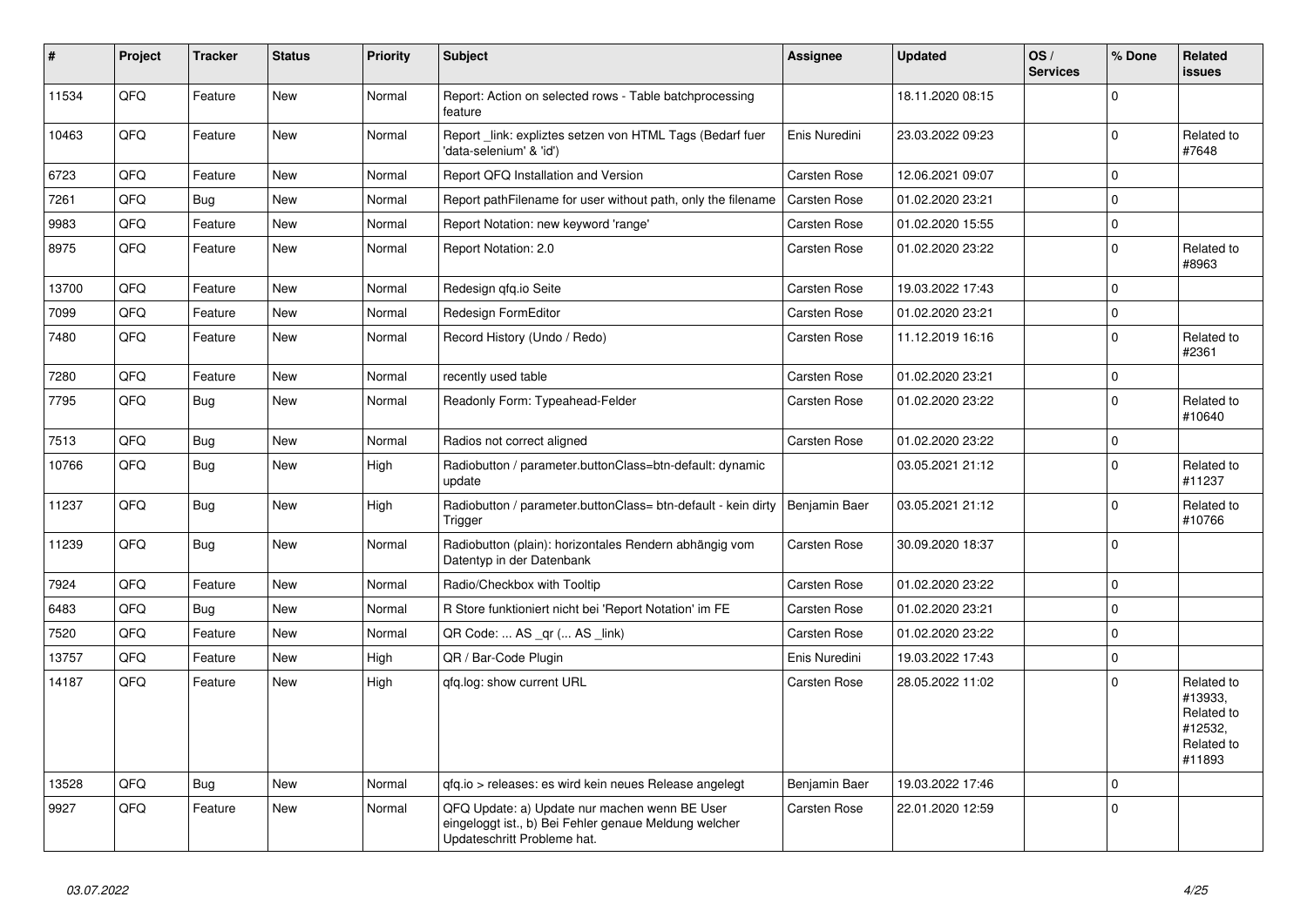| $\vert$ # | <b>Project</b> | <b>Tracker</b> | <b>Status</b> | <b>Priority</b> | <b>Subject</b>                                                                                        | <b>Assignee</b>        | <b>Updated</b>   | OS/<br><b>Services</b> | % Done       | Related<br>issues                           |
|-----------|----------------|----------------|---------------|-----------------|-------------------------------------------------------------------------------------------------------|------------------------|------------------|------------------------|--------------|---------------------------------------------|
| 7524      | QFQ            | <b>Bug</b>     | <b>New</b>    | Normal          | QFQ throws a 'General Error' if 'fileadmin/protected/log/' is<br>not writeable                        | Carsten Rose           | 01.02.2020 23:22 |                        | $\Omega$     |                                             |
| 13609     | QFQ            | Feature        | <b>New</b>    | Normal          | QFQ Introduction: Seite aufloesen                                                                     | Philipp<br>Gröbelbauer | 28.05.2022 11:02 |                        | $\pmb{0}$    |                                             |
| 12465     | QFQ            | Feature        | New           | Normal          | QFQ Function: use in FE to fill StoreRecord                                                           | Carsten Rose           | 05.05.2021 21:58 |                        | 0            |                                             |
| 13592     | QFQ            | <b>Bug</b>     | New           | Normal          | QFQ Build Queue: das vergeben von Tags klappt nicht. Es<br>werden keine Releases gebaut.              | Carsten Rose           | 19.03.2022 17:45 |                        | 0            |                                             |
| 14376     | QFQ            | Feature        | New           | Normal          | QFQ Bootstrap: if missing, create stored procedures                                                   | Enis Nuredini          | 19.06.2022 16:37 |                        | 0            |                                             |
| 10658     | QFQ            | <b>Bug</b>     | New           | Normal          | processReadOnly broken                                                                                | Carsten Rose           | 27.05.2020 17:55 |                        | 0            |                                             |
| 4023      | QFQ            | Feature        | New           | Normal          | prepared statements - FE action: salveld, sqlInsert,<br>sqlUpdate, sqlDelete, sqlBefore, sqlAfter     | Carsten Rose           | 11.12.2019 16:15 |                        | $\pmb{0}$    |                                             |
| 10080     | QFQ            | Feature        | New           | Normal          | Popup on 'save' / 'close': configure dialog (answer<br>yes/no/cancle/)                                | Carsten Rose           | 28.03.2021 20:52 |                        | 0            | Is duplicate<br>of #12262                   |
| 11668     | QFQ            | <b>Bug</b>     | <b>New</b>    | Normal          | Play function.sgl - problem with mysgl                                                                | Carsten Rose           | 03.05.2021 20:48 |                        | 0            |                                             |
| 12556     | QFQ            | Feature        | <b>New</b>    | Normal          | Pills Title: colored = static or dynamic on allrequiredgiven                                          | Benjamin Baer          | 19.03.2022 17:49 |                        | $\pmb{0}$    |                                             |
| 8668      | QFQ            | <b>Bug</b>     | <b>New</b>    | High            | Pill disabled: dyamic mode 'hidden' not respected - FE is still<br>required                           | Carsten Rose           | 03.05.2021 21:14 |                        | $\pmb{0}$    |                                             |
| 10819     | QFQ            | Feature        | <b>New</b>    | Normal          | Persistent SIP - second try                                                                           | Carsten Rose           | 29.06.2020 23:02 |                        | $\mathbf{0}$ | Related to<br>#6261                         |
| 6261      | QFQ            | Feature        | <b>New</b>    | Normal          | Persistent SIP                                                                                        | Carsten Rose           | 12.06.2021 09:07 |                        | $\Omega$     | Related to<br>#10819                        |
| 5715      | QFQ            | Feature        | <b>New</b>    | High            | PDF Caching                                                                                           | Carsten Rose           | 03.05.2021 21:14 |                        | $\Omega$     | Related to<br>#5851,<br>Related to<br>#6357 |
| 10384     | QFQ            | Feature        | <b>New</b>    | Normal          | Parameter Exchange QFQ Instances                                                                      |                        | 07.05.2020 09:38 |                        | $\mathbf{0}$ |                                             |
| 7681      | QFQ            | Feature        | <b>New</b>    | Normal          | Optional switch off 'check for modified record'                                                       | Carsten Rose           | 01.02.2020 23:21 |                        | 0            |                                             |
| 7650      | QFQ            | Bug            | <b>New</b>    | High            | Optional do not show 'required' sign on FormElement                                                   | Carsten Rose           | 03.05.2021 21:14 |                        | $\mathbf 0$  |                                             |
| 7685      | QFQ            | <b>Bug</b>     | <b>New</b>    | Normal          | Open FormElement from QFQ error message and save<br>modified record: error about missing {{formId:F}} | Carsten Rose           | 01.02.2020 23:22 |                        | $\pmb{0}$    |                                             |
| 14090     | QFQ            | Feature        | <b>New</b>    | Normal          | Nützliche script funktionen                                                                           | Carsten Rose           | 28.05.2022 11:03 |                        | $\pmb{0}$    |                                             |
| 12133     | QFQ            | Bug            | New           | Normal          | NPM, phpSpreadSheet aktualisieren                                                                     | Carsten Rose           | 15.03.2021 09:04 |                        | 0            |                                             |
| 5782      | QFQ            | Feature        | <b>New</b>    | Normal          | NextCloud API                                                                                         | Carsten Rose           | 01.02.2020 10:02 |                        | $\mathbf 0$  |                                             |
| 6437      | QFQ            | Feature        | <b>New</b>    | Normal          | Neuer Mode Button bei FormElementen                                                                   | Carsten Rose           | 01.02.2020 23:21 |                        | 0            | Related to<br>#9668,<br>Blocked by<br>#9678 |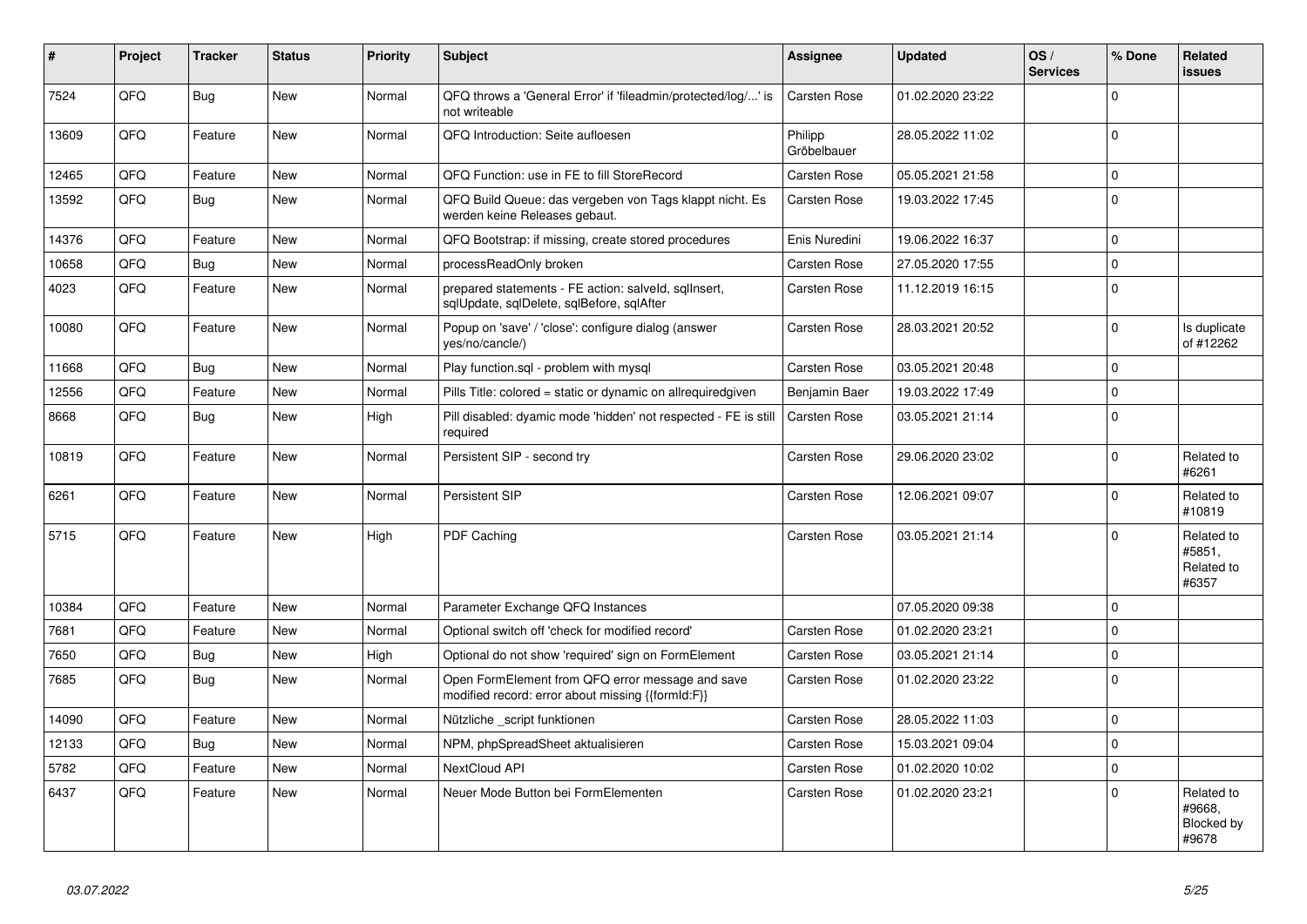| $\sharp$ | Project | <b>Tracker</b> | <b>Status</b> | <b>Priority</b> | <b>Subject</b>                                                                           | Assignee            | <b>Updated</b>   | OS/<br><b>Services</b> | % Done       | Related<br><b>issues</b>                                             |
|----------|---------|----------------|---------------|-----------------|------------------------------------------------------------------------------------------|---------------------|------------------|------------------------|--------------|----------------------------------------------------------------------|
| 12023    | QFQ     | Feature        | <b>New</b>    | Normal          | MySQL Stored Precdure: QDECODESPECIALCHAR()                                              | Carsten Rose        | 16.02.2021 11:16 |                        | 0            | Related to<br>#12022                                                 |
| 11667    | QFQ     | <b>Bug</b>     | <b>New</b>    | Normal          | MySQL mariadb-server-10.3: Incorrect datetime value                                      | Carsten Rose        | 03.05.2021 20:48 |                        | 0            |                                                                      |
| 11695    | QFQ     | Bug            | <b>New</b>    | Normal          | MultiForm required FE Error                                                              | Carsten Rose        | 04.12.2020 13:34 |                        | 0            |                                                                      |
| 10714    | QFQ     | Feature        | <b>New</b>    | Normal          | multi Table Form                                                                         | Carsten Rose        | 16.03.2021 18:44 |                        | $\mathbf{0}$ |                                                                      |
| 11516    | QFQ     | Feature        | New           | Normal          | Multi Page Form (Previous/Next Buttons)                                                  | Carsten Rose        | 16.03.2021 17:52 |                        | $\pmb{0}$    |                                                                      |
| 13332    | QFQ     | Bug            | New           | Normal          | Multi Form: Required Felder werden visuell nicht markiert.                               | Carsten Rose        | 19.03.2022 17:47 |                        | 0            |                                                                      |
| 13331    | QFQ     | Bug            | <b>New</b>    | Normal          | Multi Form: Clear Icon misplaced                                                         | Carsten Rose        | 19.03.2022 17:47 |                        | $\pmb{0}$    |                                                                      |
| 10508    | QFQ     | <b>Bug</b>     | <b>New</b>    | High            | Multi Form broken on Multi DB Instance                                                   | Carsten Rose        | 03.05.2021 21:12 |                        | $\pmb{0}$    |                                                                      |
| 9706     | QFQ     | Feature        | New           | Normal          | Multi File Upload (hidden template group)                                                | Carsten Rose        | 01.02.2020 23:22 |                        | $\mathbf 0$  | Related to<br>#7521,<br>Related to<br>#5562,<br>Related to<br>#13330 |
| 5459     | QFQ     | <b>Bug</b>     | <b>New</b>    | High            | Multi DB: spread system tables between 'QFQ' and<br>'Data'-DB                            | Carsten Rose        | 03.05.2021 21:14 |                        | $\mathbf{0}$ | Related to<br>#4720                                                  |
| 6765     | QFQ     | Feature        | <b>New</b>    | Normal          | Moeglichkeit via QFQ eigene Logs zu schreiben                                            | Carsten Rose        | 01.02.2020 23:21 |                        | 0            |                                                                      |
| 11523    | QFQ     | Feature        | New           | Normal          | Mit dynamic Update erkennen, ob Upload gemacht wurde                                     | Carsten Rose        | 13.11.2020 15:07 |                        | $\mathbf{0}$ | Related to<br>#9533                                                  |
| 12039    | QFQ     | Feature        | <b>New</b>    | Normal          | Missing htmlSpecialChar() in pre processing on form submit                               |                     | 18.02.2021 00:09 |                        | $\mathbf{0}$ | Related to<br>#14320                                                 |
| 10014    | QFQ     | Feature        | <b>New</b>    | Normal          | Manual.rst: describe behaviour and process order of<br>fillStoreVar, slaveId, sqlBefore, | Carsten Rose        | 01.02.2020 22:31 |                        | $\pmb{0}$    |                                                                      |
| 9208     | QFQ     | Feature        | <b>New</b>    | Normal          | Manage 'recent' records                                                                  | Carsten Rose        | 01.02.2020 23:22 |                        | 0            |                                                                      |
| 11747    | QFQ     | Feature        | New           | Normal          | Maintenance Page with Redirect                                                           | Carsten Rose        | 03.05.2021 20:47 |                        | $\mathbf{0}$ | Related to<br>#11741                                                 |
| 3504     | QFQ     | Feature        | <b>New</b>    | Normal          | Logging: welche Action FEs werden wann wie ausgefuehrt                                   | Carsten Rose        | 01.02.2020 23:21 |                        | $\mathbf 0$  | Related to<br>#5458.<br>Related to<br>#4092                          |
| 2361     | QFQ     | Feature        | New           | Normal          | Logging wer/wann/wo welches Formular aufgerufen hat                                      | Carsten Rose        | 11.12.2019 16:15 |                        | $\mathbf 0$  | Related to<br>#4432,<br>Related to<br>#7480                          |
| 9777     | QFQ     | Feature        | New           | Normal          | Logging QFQ Variables                                                                    | <b>Carsten Rose</b> | 16.12.2019 17:17 |                        | $\pmb{0}$    |                                                                      |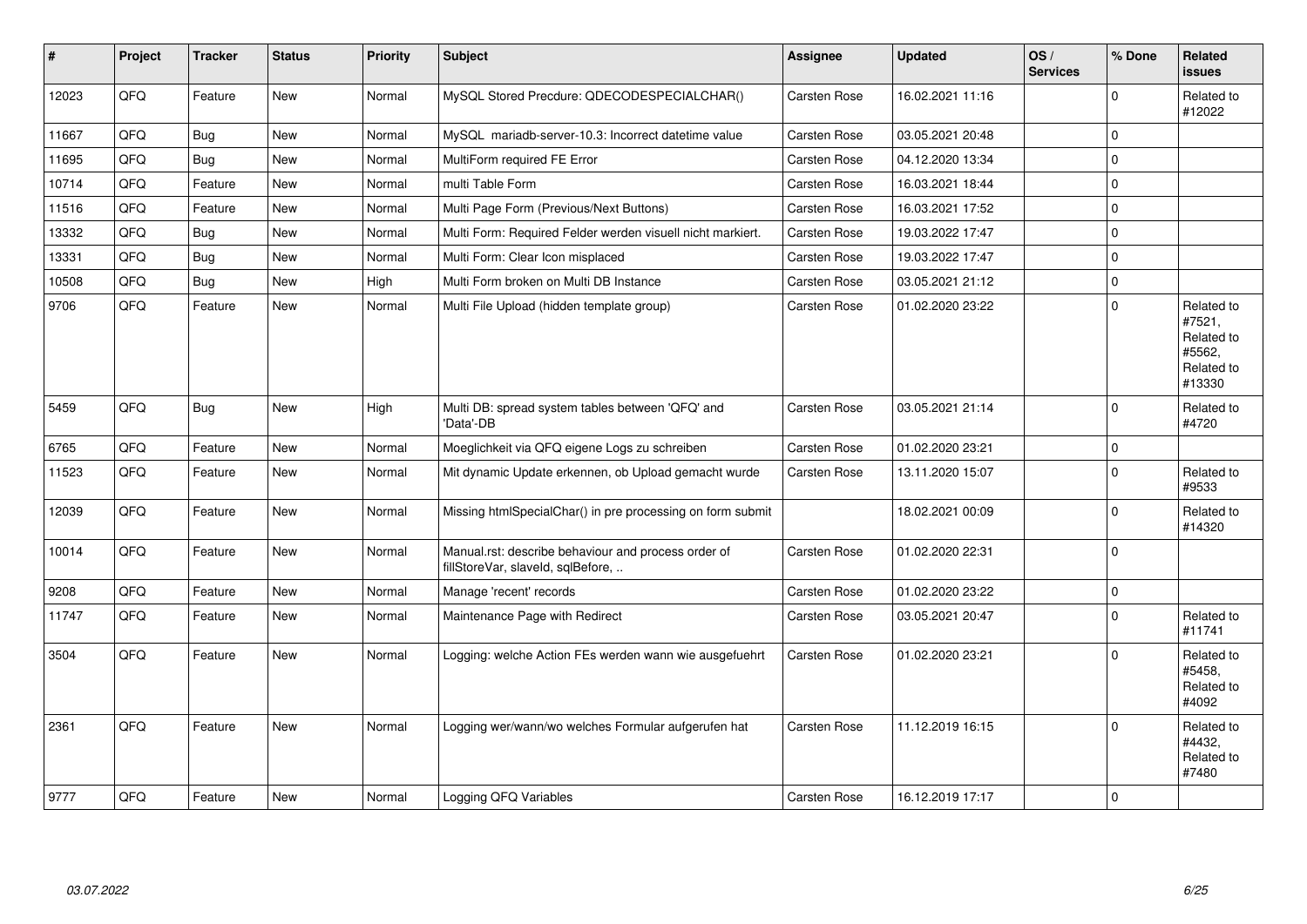| #     | Project | <b>Tracker</b> | <b>Status</b> | <b>Priority</b> | <b>Subject</b>                                                                                                                                      | Assignee            | <b>Updated</b>   | OS/<br><b>Services</b> | % Done       | Related<br>issues                                                     |
|-------|---------|----------------|---------------|-----------------|-----------------------------------------------------------------------------------------------------------------------------------------------------|---------------------|------------------|------------------------|--------------|-----------------------------------------------------------------------|
| 12490 | QFQ     | Feature        | New           | Normal          | Loading Plugins in QFQ - see what tinymce does. (lazy<br>loading)                                                                                   | Benjamin Baer       | 08.06.2022 10:37 |                        | 0            | Related to<br>#12611,<br>Related to<br>#10013,<br>Related to<br>#7732 |
| 8702  | QFQ     | Feature        | New           | Normal          | Load Record which is locked: missing user info                                                                                                      | <b>Carsten Rose</b> | 11.12.2019 16:16 |                        | 0            | Related to<br>#9789                                                   |
| 10593 | QFQ     | Feature        | <b>New</b>    | Normal          | label2: text behind input element                                                                                                                   | Carsten Rose        | 16.05.2020 10:57 |                        | $\mathbf 0$  |                                                                       |
| 14305 | QFQ     | Bug            | New           | Normal          | Inline Report editing does not create history entries                                                                                               | Carsten Rose        | 10.06.2022 11:55 |                        | $\mathbf 0$  |                                                                       |
| 14091 | QFQ     | Bug            | New           | Normal          | inconsistent template path for twig                                                                                                                 | Carsten Rose        | 19.04.2022 18:36 |                        | 0            |                                                                       |
| 12513 | QFQ     | Bug            | <b>New</b>    | High            | Implement server side check of maxlength                                                                                                            | Carsten Rose        | 07.12.2021 17:19 |                        | $\mathbf 0$  |                                                                       |
| 7660  | QFQ     | Feature        | New           | Normal          | IMAP: import mails to DB, move / delete mails                                                                                                       | Carsten Rose        | 01.02.2020 09:52 |                        | $\pmb{0}$    |                                                                       |
| 8217  | QFQ     | Feature        | New           | Normal          | if-elseif-else construct                                                                                                                            | Carsten Rose        | 16.03.2021 18:41 |                        | $\mathbf 0$  | Related to<br>#10716                                                  |
| 12480 | QFQ     | Feature        | New           | Normal          | If QFQ upgrade is running, block further request                                                                                                    | Carsten Rose        | 03.05.2021 20:45 |                        | $\mathbf 0$  |                                                                       |
| 11702 | QFQ     | Feature        | New           | Normal          | HTML Special Char makes no sense for 'allbut' if '&' is<br>forbidden                                                                                | Carsten Rose        | 07.12.2021 16:35 |                        | $\mathbf 0$  | Related to<br>#5112,<br>Related to<br>#14320                          |
| 8891  | QFQ     | <b>Bug</b>     | New           | High            | formSubmitLog: do not log passwords                                                                                                                 | Enis Nuredini       | 25.03.2022 09:06 |                        | $\mathbf 0$  |                                                                       |
| 6609  | QFQ     | Feature        | <b>New</b>    | Normal          | Formlet: JSON API erweitern                                                                                                                         | Carsten Rose        | 01.02.2020 23:21 |                        | 50           |                                                                       |
| 6602  | QFQ     | Feature        | <b>New</b>    | Normal          | Formlet: in Report auf Mausklick ein mini-form oeffnen                                                                                              | Carsten Rose        | 11.12.2019 16:16 |                        | $\mathbf 0$  |                                                                       |
| 10322 | QFQ     | <b>Bug</b>     | New           | Normal          | FormElement / Radio: missing column 'enum' >> FE not<br>reported                                                                                    | Carsten Rose        | 07.05.2020 09:37 |                        | $\mathbf 0$  |                                                                       |
| 7890  | QFQ     | Bug            | New           | Normal          | FormElement 'required': extraButtonInfo not aligned                                                                                                 | Carsten Rose        | 11.06.2021 21:17 |                        | $\mathbf 0$  | Related to<br>#11517                                                  |
| 14395 | QFQ     | Support        | <b>New</b>    | Normal          | FormEditor: Virtual table columns                                                                                                                   | Enis Nuredini       | 21.06.2022 16:09 |                        | $\mathbf 0$  |                                                                       |
| 8083  | QFQ     | Bug            | New           | High            | FormEditor: primary table list does not respect<br>'indexDb={{indexData:Y}}'                                                                        | Carsten Rose        | 03.05.2021 21:14 |                        | $\mathbf 0$  | Has duplicate<br>#6678                                                |
| 9537  | QFQ     | Feature        | New           | Normal          | FormEditor: Edit fieldset in FrontEnd                                                                                                               | Carsten Rose        | 01.02.2020 23:22 |                        | $\mathbf 0$  |                                                                       |
| 12468 | QFQ     | <b>Bug</b>     | New           | Urgent          | Form: update Form.title after save                                                                                                                  | Carsten Rose        | 03.05.2021 21:12 |                        | $\mathbf{0}$ |                                                                       |
| 12156 | QFQ     | Feature        | New           | Normal          | Form: Optional disable 'leave page'                                                                                                                 |                     | 03.05.2021 20:45 |                        | $\mathbf 0$  |                                                                       |
| 6289  | QFQ     | Feature        | New           | Normal          | Form: Log                                                                                                                                           | Carsten Rose        | 01.02.2020 23:21 |                        | $\pmb{0}$    |                                                                       |
| 9773  | QFQ     | Bug            | New           | Normal          | form.parameter.formModeGlobal=requiredOff                                                                                                           | Carsten Rose        | 01.02.2020 15:56 |                        | $\mathbf 0$  |                                                                       |
| 12581 | QFQ     | <b>Bug</b>     | New           | Normal          | Form.forward=close: Record 'new' in new browser tab ><br>save (& close) >> Form is not reloaded with new created<br>record id and stays in mode=new | Carsten Rose        | 19.03.2022 17:48 |                        | $\mathbf 0$  |                                                                       |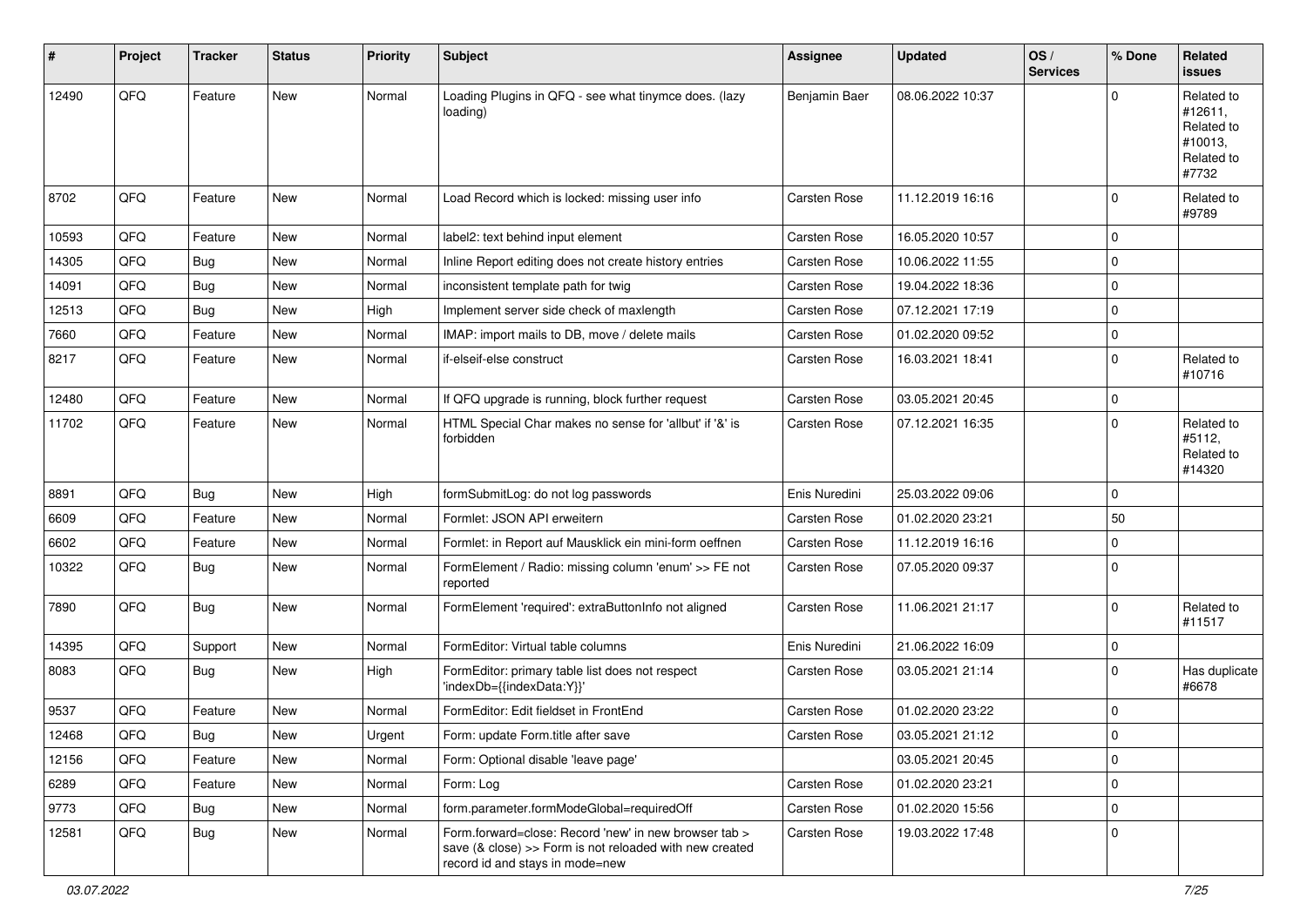| $\sharp$ | Project | <b>Tracker</b> | <b>Status</b> | <b>Priority</b> | <b>Subject</b>                                                                                         | Assignee            | <b>Updated</b>   | OS/<br><b>Services</b> | % Done      | <b>Related</b><br>issues                     |
|----------|---------|----------------|---------------|-----------------|--------------------------------------------------------------------------------------------------------|---------------------|------------------|------------------------|-------------|----------------------------------------------|
| 14245    | QFQ     | Bug            | New           | Normal          | Form Save Btn bleibt disabled wenn Datumsfeld über<br>Datepicker geändert                              | Enis Nuredini       | 27.05.2022 13:45 |                        | $\Omega$    | Related to<br>#13689                         |
| 14322    | QFQ     | Bug            | New           | Normal          | Form Load: by default no scroll (save & close should be<br>visible)                                    | Enis Nuredini       | 15.06.2022 14:12 |                        | $\Omega$    | Related to<br>#14321,<br>Related to<br>#6232 |
| 4756     | QFQ     | Bug            | <b>New</b>    | Normal          | Form dirty even nothing changes                                                                        | <b>Carsten Rose</b> | 11.12.2019 16:16 |                        | $\mathbf 0$ |                                              |
| 9602     | QFQ     | Feature        | New           | Normal          | Form definition as JSON                                                                                | Carsten Rose        | 01.02.2020 23:21 |                        | $\mathbf 0$ | Related to<br>#9600                          |
| 11716    | QFQ     | Feature        | New           | Normal          | Form an beliebiger Stelle im Report anzeigen                                                           |                     | 09.12.2020 09:47 |                        | $\mathbf 0$ |                                              |
| 10763    | QFQ     | Feature        | New           | Normal          | form accessed and submitted despite logout?                                                            |                     | 16.06.2020 11:43 |                        | $\mathbf 0$ |                                              |
| 8336     | QFQ     | Feature        | New           | Normal          | Form > modified > Close New: a) Optional disable popup, b)<br>custom text, c) mode on save: close stay | Carsten Rose        | 01.02.2020 23:22 |                        | $\mathbf 0$ | Related to<br>#8335                          |
| 13716    | QFQ     | <b>Bug</b>     | New           | High            | Firefox ask to store username/password                                                                 | Enis Nuredini       | 30.05.2022 09:31 |                        | $\mathbf 0$ | Related to<br>#13827                         |
| 6462     | QFQ     | Bug            | New           | Normal          | File Upload: Nutzlose Fehlermeldung wenn Datei zu gross                                                | Carsten Rose        | 01.02.2020 23:21 |                        | $\mathbf 0$ | Related to<br>#6139                          |
| 4413     | QFQ     | Feature        | New           | Normal          | fieldset: show/hidden, modeSql, dynamicUpdate                                                          | Carsten Rose        | 09.02.2022 15:19 |                        | $\mathbf 0$ |                                              |
| 10937    | QFQ     | Bug            | <b>New</b>    | Normal          | Fehler mit abhängigen Select- Feldern beim Positionieren                                               | Carsten Rose        | 12.11.2020 23:45 |                        | $\Omega$    |                                              |
| 7920     | QFQ     | Feature        | New           | Normal          | FE: Syntax Highlight, Zeinlenumbruch                                                                   | Carsten Rose        | 01.02.2020 10:03 |                        | $\mathbf 0$ |                                              |
| 7512     | QFQ     | Bug            | <b>New</b>    | Normal          | FE: inputType=number >> 'pattern' is not respected                                                     | Carsten Rose        | 01.02.2020 23:22 |                        | $\mathbf 0$ |                                              |
| 9533     | QFQ     | <b>Bug</b>     | <b>New</b>    | Normal          | FE.type=upload: Check in 'beforeSave' if upload is given                                               | Carsten Rose        | 01.02.2020 23:22 |                        | $\mathbf 0$ | Related to<br>#11523                         |
| 9347     | QFQ     | Bug            | New           | High            | FE.type=upload with dynamic show/hidden: required not<br>detected                                      | Carsten Rose        | 12.06.2021 10:40 |                        | $\mathbf 0$ | Related to<br>#5305,<br>Related to<br>#12398 |
| 12162    | QFQ     | Feature        | New           | Normal          | FE.type=sendmail: personalized mailing (several mails) via<br>template                                 | Carsten Rose        | 03.05.2021 20:45 |                        | $\Omega$    |                                              |
| 10082    | QFQ     | <b>Bug</b>     | New           | Normal          | FE.type=SELECT - 'sanatize' Class                                                                      | Carsten Rose        | 07.05.2020 09:36 |                        | $\mathbf 0$ | Related to<br>#10081                         |
| 7899     | QFQ     | Bug            | <b>New</b>    | High            | Fe.type=password / retype / required: always complain about Carsten Rose<br>missing value              |                     | 03.05.2021 21:14 |                        | $\mathbf 0$ |                                              |
| 9317     | QFQ     | <b>Bug</b>     | New           | Normal          | FE.type=note: with dynamic show/hidden an empty label<br>causes trouble                                | Carsten Rose        | 01.02.2020 23:22 |                        | 0           |                                              |
| 8049     | QFQ     | <b>Bug</b>     | New           | Normal          | FE.type=note, column 'value': text moves some pixel to top<br>after save                               | Carsten Rose        | 01.02.2020 23:22 |                        | $\mathbf 0$ |                                              |
| 5559     | QFQ     | Bug            | New           | Normal          | FE.type = Upload: 'accept' might contain variables                                                     | Carsten Rose        | 11.05.2020 21:23 |                        | 0           |                                              |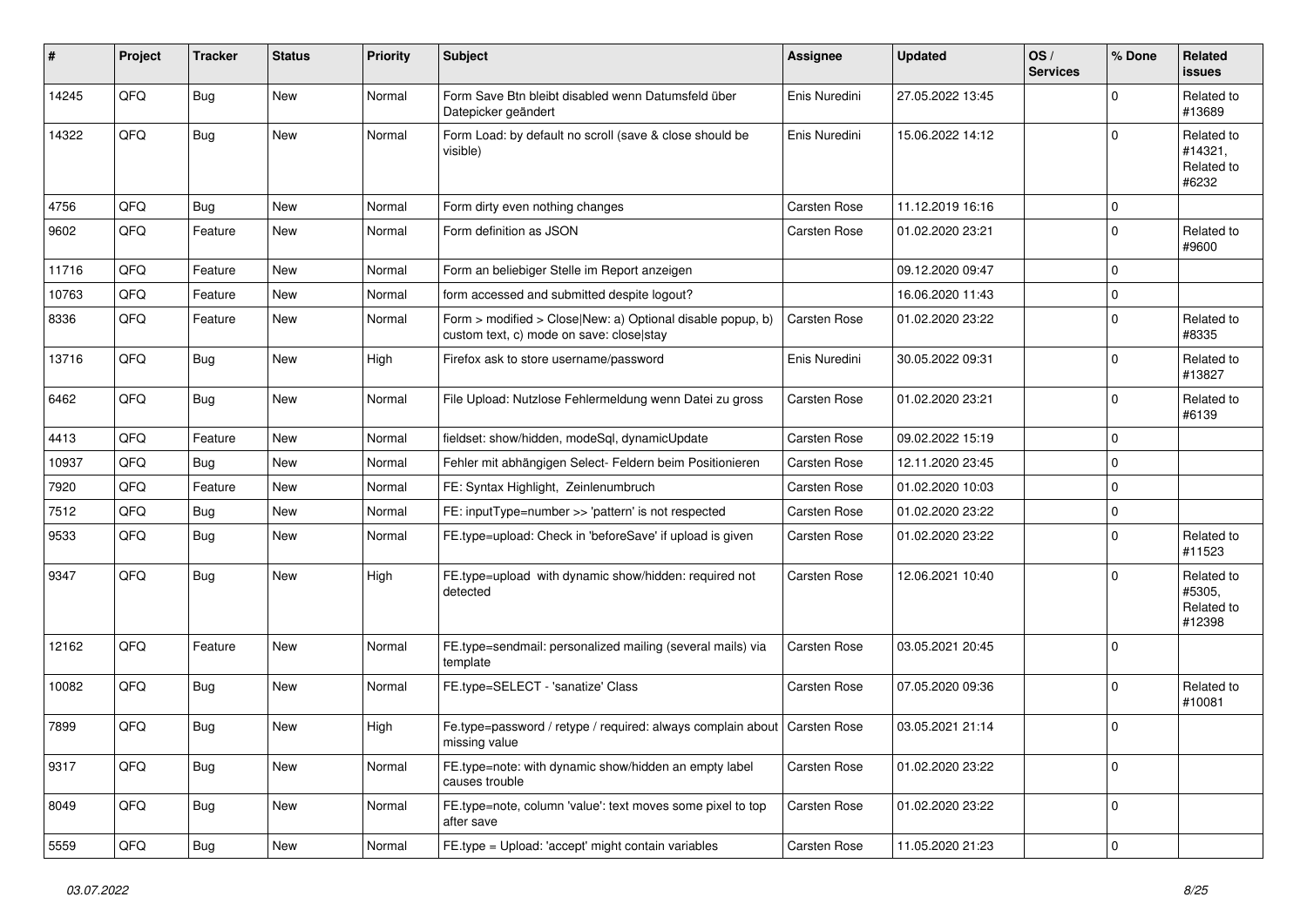| #     | Project | <b>Tracker</b> | <b>Status</b> | <b>Priority</b> | Subject                                                                                                          | Assignee            | <b>Updated</b>   | OS/<br><b>Services</b> | % Done      | Related<br><b>issues</b>                         |
|-------|---------|----------------|---------------|-----------------|------------------------------------------------------------------------------------------------------------------|---------------------|------------------|------------------------|-------------|--------------------------------------------------|
| 3547  | QFQ     | Bug            | <b>New</b>    | Normal          | FE of type 'note' causes writing of empty fields.                                                                | <b>Carsten Rose</b> | 01.02.2020 23:21 |                        | $\mathbf 0$ |                                                  |
| 12040 | QFQ     | <b>Bug</b>     | <b>New</b>    | Normal          | FE Mode 'hidden' für zwei FEs auf einer Zeile                                                                    | Carsten Rose        | 18.02.2021 10:13 |                        | $\mathbf 0$ |                                                  |
| 9531  | QFQ     | Bug            | New           | High            | FE File: Dynamic Update / modeSgl / required detected even<br>it not set                                         | <b>Carsten Rose</b> | 11.06.2021 20:32 |                        | $\Omega$    | Related to<br>#12398                             |
| 7812  | QFQ     | Feature        | <b>New</b>    | Normal          | FE 'Subrecord' - new option 'subrecordShowFilter',<br>'subrecordPaging'                                          | Carsten Rose        | 01.02.2020 23:22 |                        | $\Omega$    |                                                  |
| 9352  | QFQ     | Feature        | <b>New</b>    | Normal          | FE 'Native' fire slaveld, sqlAfter, sqlIns                                                                       | Carsten Rose        | 01.02.2020 23:22 |                        | $\mathbf 0$ |                                                  |
| 8719  | QFQ     | Feature        | <b>New</b>    | Normal          | extraButtonLock: add support for 0/1                                                                             | Carsten Rose        | 01.02.2020 23:22 |                        | $\mathbf 0$ |                                                  |
| 14185 | QFQ     | Feature        | <b>New</b>    | Normal          | External/Autocron.php - better suitable directory                                                                | Support: System     | 28.05.2022 11:03 |                        | $\mathbf 0$ |                                                  |
| 6594  | QFQ     | Feature        | New           | Normal          | Excel: on download, check if there is a valid sip                                                                | Carsten Rose        | 01.02.2020 23:21 |                        | $\mathbf 0$ |                                                  |
| 12024 | QFQ     | Feature        | New           | Normal          | Excel Export: text columns by default decode<br>htmlspeciachar()                                                 | Carsten Rose        | 17.02.2021 23:55 |                        | $\mathbf 0$ | Related to<br>#12022                             |
| 10976 | QFQ     | Feature        | <b>New</b>    | Normal          | Excel Export Verbesserungen                                                                                      | Carsten Rose        | 06.08.2020 10:56 |                        | $\mathbf 0$ |                                                  |
| 10324 | QFQ     | Bug            | <b>New</b>    | Normal          | Excel Export mit Template funktioniert nur, wenn Template<br>vor uid kommt                                       |                     | 30.03.2020 11:20 |                        | $\mathbf 0$ | Related to<br>#10257                             |
| 10874 | QFQ     | Feature        | <b>New</b>    | Normal          | Erstellen eines Foreign Keys in der Tabelle "FormElement"                                                        |                     | 13.07.2020 10:11 |                        | $\mathbf 0$ |                                                  |
| 9128  | QFQ     | Feature        | <b>New</b>    | Normal          | Error Message: not replaced variables- a) replace back to<br>'{{', b) underline                                  | Carsten Rose        | 01.02.2020 23:22 |                        | $\mathbf 0$ | Related to<br>#9129                              |
| 9127  | QFQ     | <b>Bug</b>     | New           | Normal          | Error Message: change 'roll over' color - text not readable                                                      | Carsten Rose        | 01.02.2020 23:22 |                        | $\mathbf 0$ |                                                  |
| 6912  | QFQ     | Bug            | <b>New</b>    | Normal          | error Message Var 'deadline' already set in SIP - in Form<br>with FE.value={{deadline:R:::{{deadlinePeriod:Y}}}} | Carsten Rose        | 01.02.2020 23:21 |                        | $\Omega$    |                                                  |
| 7547  | QFQ     | Bug            | <b>New</b>    | Normal          | Error Message in afterSave: wrong parameter column<br>reported                                                   | Carsten Rose        | 01.02.2020 23:22 |                        | $\mathbf 0$ |                                                  |
| 6677  | QFQ     | Bug            | <b>New</b>    | Normal          | Error message FE Action Element: no/wrong FE reference<br>who cause the problem.                                 | Carsten Rose        | 01.02.2020 23:21 |                        | $\mathbf 0$ |                                                  |
| 9013  | QFQ     | Bug            | <b>New</b>    | Normal          | Error in Twig template not handled                                                                               | Carsten Rose        | 20.10.2021 13:43 |                        | $\mathbf 0$ |                                                  |
| 12066 | QFQ     | Bug            | <b>New</b>    | High            | enterAsSubmit: Forward wird nicht ausgeführt                                                                     | Enis Nuredini       | 29.05.2022 09:23 |                        | $\mathbf 0$ |                                                  |
| 13689 | QFQ     | Bug            | <b>New</b>    | Normal          | Enter auf Eingabefeld mit ungültigem Wert führt zu blurry<br>Seite                                               | Enis Nuredini       | 28.05.2022 10:53 |                        | $\Omega$    | Related to<br>#14245, Has<br>duplicate<br>#11891 |
| 3864  | QFQ     | Feature        | New           | Normal          | Encrypt / decrypt field                                                                                          | Enis Nuredini       | 30.06.2022 16:29 |                        | $\mathbf 0$ |                                                  |
| 10759 | QFQ     | <b>Bug</b>     | New           | Normal          | emptyMeansNull - Feld falsch aktualisiert                                                                        |                     | 12.11.2020 23:45 |                        | $\mathbf 0$ |                                                  |
| 12989 | QFQ     | <b>Bug</b>     | New           | Normal          | empty string does not trigger dynamic update                                                                     | Enis Nuredini       | 28.05.2022 11:09 |                        | $\mathbf 0$ |                                                  |
| 9783  | QFQ     | Bug            | New           | Normal          | Email with special characters                                                                                    | Carsten Rose        | 01.02.2020 23:22 |                        | $\mathbf 0$ |                                                  |
| 11460 | QFQ     | Feature        | New           | Normal          | Easier creation of changelog: gitchangelog                                                                       | Carsten Rose        | 12.06.2021 10:20 |                        | $\mathbf 0$ | Related to<br>#13467                             |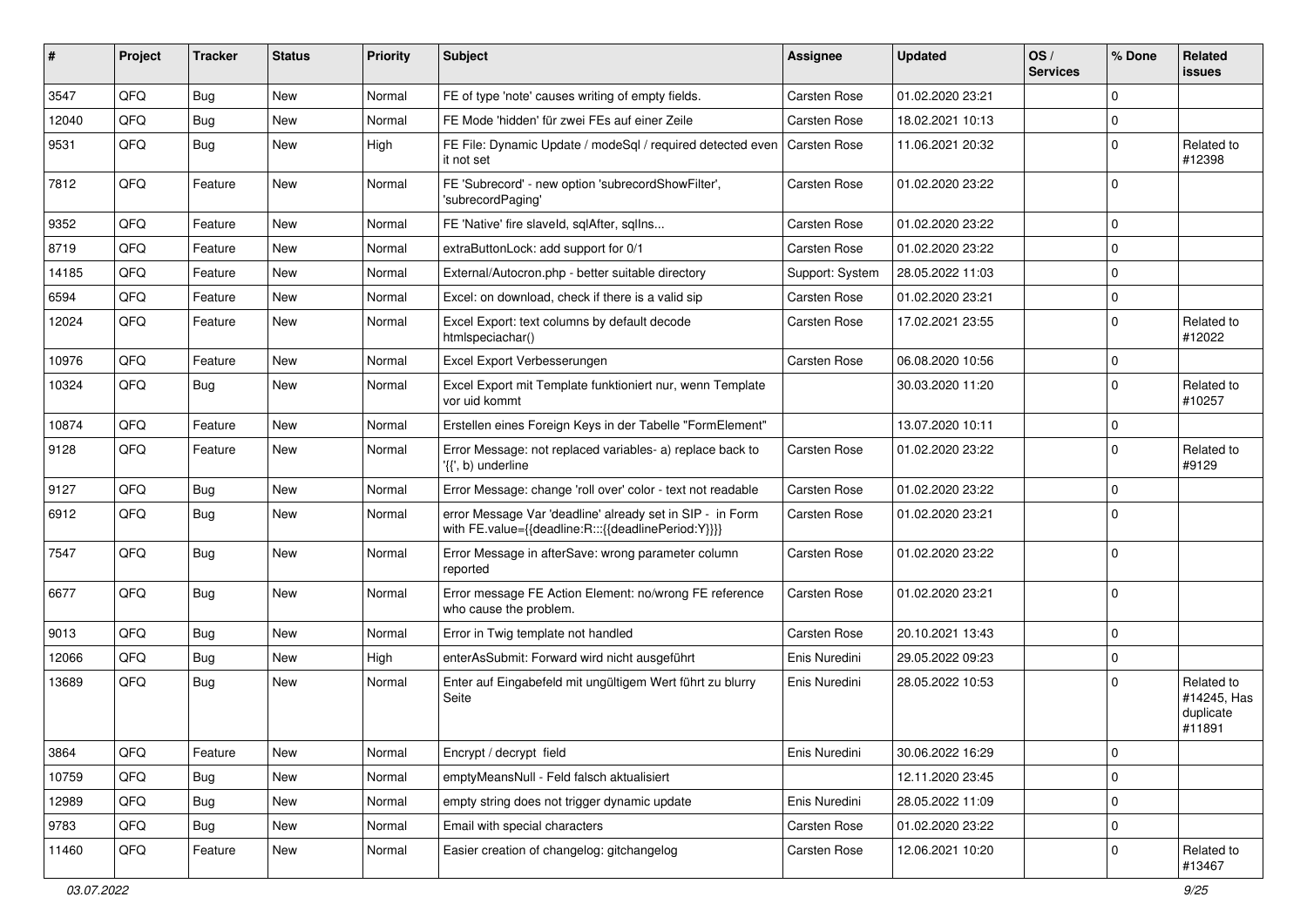| #     | Project | <b>Tracker</b> | <b>Status</b> | <b>Priority</b> | <b>Subject</b>                                                                                        | <b>Assignee</b> | <b>Updated</b>   | OS/<br><b>Services</b> | % Done      | Related<br>issues      |
|-------|---------|----------------|---------------|-----------------|-------------------------------------------------------------------------------------------------------|-----------------|------------------|------------------------|-------------|------------------------|
| 7109  | QFQ     | Feature        | <b>New</b>    | Normal          | Dynamic Updates: row/element hide                                                                     | Carsten Rose    | 01.02.2020 23:22 |                        | $\Omega$    | Has duplicate<br>#4081 |
| 7002  | QFQ     | <b>Bug</b>     | New           | Normal          | Dynamic Update: row does not disappear / appear                                                       | Carsten Rose    | 01.02.2020 23:22 |                        | $\Omega$    |                        |
| 11195 | QFQ     | Bug            | New           | Low             | Dynamic Update: Note not updated if new text is empty<br>(v20.4)                                      |                 | 25.09.2020 11:14 |                        | $\Omega$    |                        |
| 4082  | QFQ     | Feature        | New           | Normal          | Dynamic Update: modeSql - useful default                                                              | Carsten Rose    | 01.02.2020 23:22 |                        | $\Omega$    |                        |
| 11504 | QFQ     | Feature        | New           | Normal          | Dynamic Update: Button text update for 'Save',' Close' &<br>'Delete'                                  | Carsten Rose    | 12.11.2020 23:44 |                        | $\Omega$    |                        |
| 12670 | QFQ     | Bug            | New           | High            | Dropdown-Menu classes können nicht mehr angegeben<br>werden                                           | Carsten Rose    | 07.12.2021 17:19 |                        | $\Omega$    |                        |
| 10119 | QFQ     | Feature        | New           | Normal          | Dropdown (selectlist) & TypeAhead: format and catagorize<br>list                                      | Carsten Rose    | 07.05.2020 09:36 |                        | $\Omega$    |                        |
| 12603 | QFQ     | Feature        | <b>New</b>    | Normal          | Dropdown (Select), Radio, checkbox:<br>itemListAlways={{!SELECT key, value}}                          | Carsten Rose    | 19.03.2022 17:47 |                        | $\Omega$    |                        |
| 6292  | QFQ     | Feature        | <b>New</b>    | Normal          | Download: File speichern mit Hash aber original Filename in<br>der Datenbank vermerken fuer Downloads | Carsten Rose    | 01.02.2020 23:21 |                        | $\Omega$    |                        |
| 10996 | QFQ     | Feature        | <b>New</b>    | Normal          | Download video via sip: no seek                                                                       | Carsten Rose    | 12.08.2020 14:18 |                        | $\Omega$    |                        |
| 5221  | QFQ     | Bug            | <b>New</b>    | High            | Download Dialog: Bleibt stehen in FF wenn Datei<br>automatisch gespeichert wird.                      | Carsten Rose    | 03.05.2021 21:14 |                        | $\Omega$    |                        |
| 12109 | QFQ     | Feature        | New           | Normal          | Donwload Link: Plain, SIP, Persistent Link, Peristent SIP -<br>new notation                           | Carsten Rose    | 03.05.2021 20:45 |                        | $\Omega$    | Related to<br>#12085   |
| 14377 | QFQ     | Bug            | <b>New</b>    | Normal          | Documentation > General Tips: white page after migration                                              | Enis Nuredini   | 19.06.2022 16:37 |                        | $\Omega$    |                        |
| 13460 | QFQ     | <b>Bug</b>     | <b>New</b>    | Normal          | Doc: Password set/reset  password should not processed<br>with 'html encode'                          | Carsten Rose    | 19.03.2022 17:46 |                        | $\Omega$    |                        |
| 7481  | QFQ     | Feature        | <b>New</b>    | Normal          | Detect 'BaseUrl' automatically                                                                        | Carsten Rose    | 01.02.2020 23:21 |                        | $\mathbf 0$ |                        |
| 9348  | QFQ     | Feature        | <b>New</b>    | Normal          | defaultThumbnailSize: pre render thumbnails                                                           | Carsten Rose    | 12.06.2021 09:05 |                        | $\Omega$    |                        |
| 9136  | QFQ     | Feature        | New           | Normal          | Create ZIP files with dynamic PDFs                                                                    | Carsten Rose    | 01.02.2020 23:22 |                        | $\Omega$    |                        |
| 13841 | QFQ     | Feature        | New           | Normal          | Create PDF via iText - evaluate                                                                       | Carsten Rose    | 19.03.2022 17:42 |                        | $\Omega$    |                        |
| 13843 | QFQ     | Feature        | New           | Normal          | Create JWT via QFQ                                                                                    | Carsten Rose    | 19.03.2022 17:42 |                        | $\Omega$    |                        |
| 8089  | QFQ     | Feature        | New           | Normal          | Copy/Paste for FormElements                                                                           | Carsten Rose    | 01.02.2020 23:22 |                        | $\Omega$    |                        |
| 12330 | QFQ     | Feature        | New           | Normal          | Copy to input field / text area / TinyMCE                                                             | Carsten Rose    | 07.04.2021 09:01 |                        | 0           |                        |
| 12327 | QFQ     | Bug            | New           | Normal          | Copy to clipboard: Glyphicon can not be changed                                                       | Carsten Rose    | 27.12.2021 17:59 |                        | $\mathbf 0$ |                        |
| 12714 | QFQ     | <b>Bug</b>     | New           | Normal          | Conversion of GIF to PDF broken when GIF contains Alpha.                                              | Carsten Rose    | 19.03.2022 17:49 |                        | $\mathbf 0$ |                        |
| 7102  | QFQ     | Feature        | New           | Normal          | Comment sign in report: '#' and '--'                                                                  | Carsten Rose    | 01.02.2020 23:21 |                        | 0           |                        |
| 12476 | QFQ     | Feature        | New           | Normal          | clearMe: a) should trigger 'dirty', b) sticky on textarea resize                                      | Benjamin Baer   | 04.01.2022 08:40 |                        | $\mathbf 0$ | Related to<br>#9528    |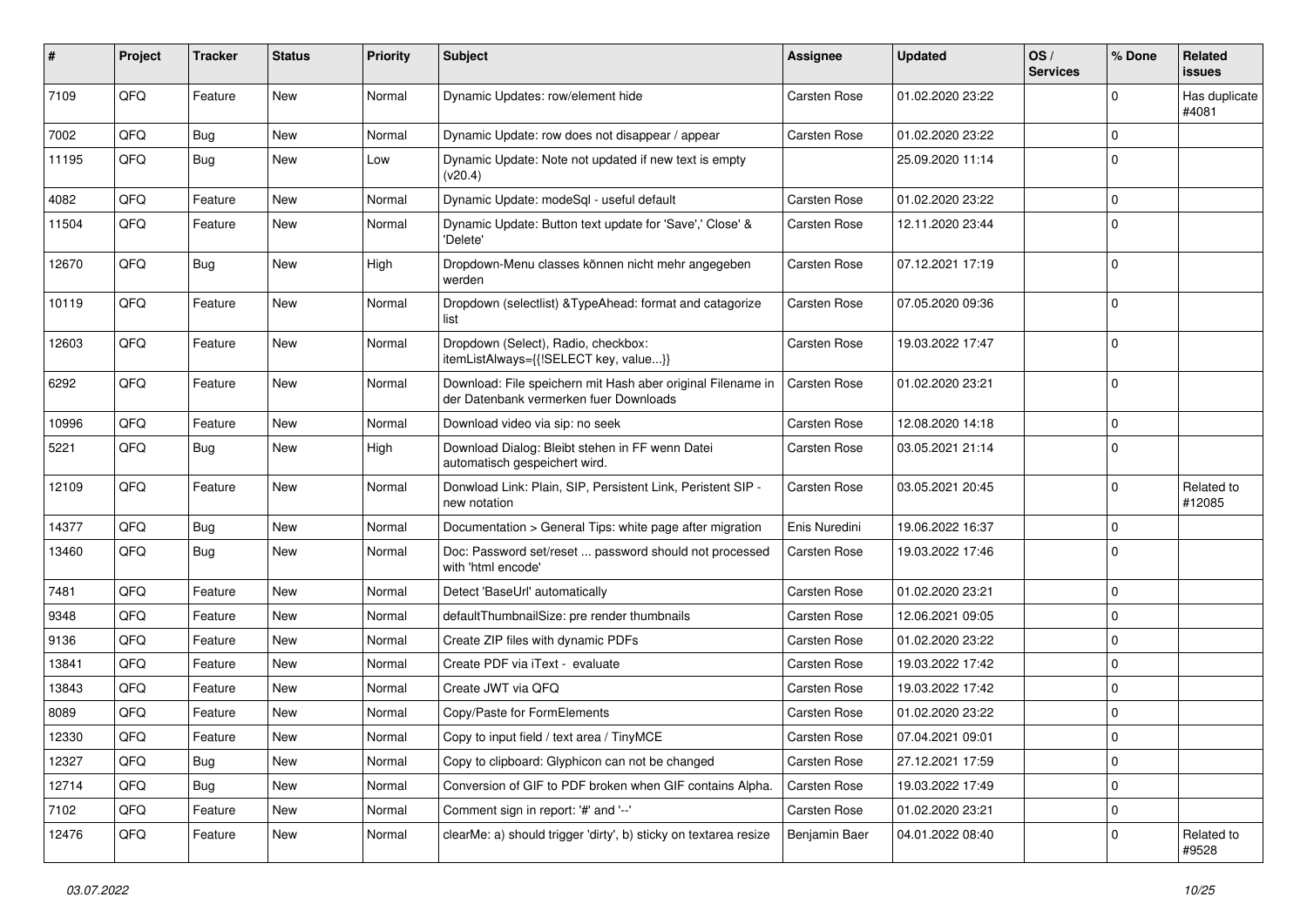| #     | Project | <b>Tracker</b> | <b>Status</b> | <b>Priority</b> | <b>Subject</b>                                                                                       | <b>Assignee</b> | <b>Updated</b>   | OS/<br><b>Services</b> | % Done       | Related<br>issues                             |
|-------|---------|----------------|---------------|-----------------|------------------------------------------------------------------------------------------------------|-----------------|------------------|------------------------|--------------|-----------------------------------------------|
| 11057 | QFQ     | Bug            | New           | High            | Checkboxes ohne span.checkmark im Report werden<br>ausgeblendet                                      | Benjamin Baer   | 03.05.2021 21:12 |                        | 0            | Related to<br>#11039                          |
| 12163 | QFQ     | Feature        | New           | Normal          | Checkbox: table wrap                                                                                 | Carsten Rose    | 03.05.2021 20:51 |                        | $\mathbf 0$  |                                               |
| 11752 | QFQ     | Bug            | New           | Normal          | checkbox renders multiple input elements with same name                                              | Carsten Rose    | 17.12.2020 14:58 |                        | 0            | Related to<br>#11750                          |
| 9853  | QFQ     | Feature        | <b>New</b>    | Normal          | Check das SQL / QFQ / Mail Logfile geschrieben wird                                                  |                 | 09.01.2020 11:15 |                        | $\mathbf{0}$ |                                               |
| 12474 | QFQ     | Feature        | New           | Normal          | Check BaseConfigURL if it is given and the the last char is '/'                                      | Carsten Rose    | 03.05.2021 20:45 |                        | $\mathbf 0$  |                                               |
| 13451 | QFQ     | Bug            | <b>New</b>    | Normal          | Character Counter / Max Character: Problem in Safari                                                 | Carsten Rose    | 15.04.2022 17:18 |                        | 0            |                                               |
| 13467 | QFQ     | Feature        | New           | Normal          | ChangeLog Generator                                                                                  | Carsten Rose    | 19.03.2022 17:46 |                        | $\mathbf 0$  | Related to<br>#11460                          |
| 9781  | QFQ     | Feature        | <b>New</b>    | Normal          | Button: CSS class to make buttons smaller                                                            | Carsten Rose    | 01.02.2020 23:22 |                        | $\pmb{0}$    |                                               |
| 9177  | QFQ     | <b>Bug</b>     | <b>New</b>    | Normal          | Bug? QFQ tries to save an action FE, which has real<br>existing column name                          | Carsten Rose    | 01.02.2020 23:22 |                        | $\mathbf 0$  |                                               |
| 11893 | QFQ     | Feature        | <b>New</b>    | High            | Broken SIP: a) only report one time, b) only report in main<br>column                                | Carsten Rose    | 12.05.2021 12:13 |                        | $\mathbf 0$  | Related to<br>#12532,<br>Related to<br>#14187 |
| 13647 | QFQ     | Bug            | <b>New</b>    | Normal          | Autofocus funktioniert nicht auf Chrome                                                              | Benjamin Baer   | 19.03.2022 17:44 |                        | $\mathbf 0$  |                                               |
| 8431  | QFQ     | Bug            | <b>New</b>    | High            | autocron.php with wrong path                                                                         | Carsten Rose    | 03.05.2021 21:14 |                        | $\mathbf 0$  |                                               |
| 12146 | QFQ     | Feature        | New           | Normal          | Autocron Job: Anzeigen wann der naechste Job ausgefuehrt<br>wird, resp das er nicht ausgefuehrt wird | Carsten Rose    | 15.03.2021 15:23 |                        | $\Omega$     |                                               |
| 4250  | QFQ     | Feature        | <b>New</b>    | Normal          | AutoCron in QFQ via PHP                                                                              | Carsten Rose    | 01.02.2020 23:21 |                        | $\mathbf 0$  | Related to<br>#3292,<br>Related to<br>#3291   |
| 10890 | QFQ     | Bug            | <b>New</b>    | Normal          | AutoCron hangs                                                                                       |                 | 20.07.2020 13:56 |                        | 0            |                                               |
| 9275  | QFQ     | Bug            | <b>New</b>    | Normal          | autcron: t3 page, which takes to long to respond, is not<br>reported properly                        | Carsten Rose    | 01.02.2020 23:22 |                        | 100          |                                               |
| 11522 | QFQ     | Bug            | <b>New</b>    | Normal          | Aus/Einblenden von Reitern                                                                           |                 | 13.11.2020 14:58 |                        | $\pmb{0}$    |                                               |
| 14233 | QFQ     | Bug            | <b>New</b>    | Normal          | AS _link: question - HTML is not rendered                                                            | Carsten Rose    | 28.05.2022 11:02 |                        | $\pmb{0}$    |                                               |
| 13945 | QFQ     | Feature        | <b>New</b>    | Normal          | As link: content before/after link                                                                   | Enis Nuredini   | 28.05.2022 11:01 |                        | $\mathbf 0$  | Related to<br>#12262                          |
| 14077 | QFQ     | Bug            | New           | Normal          | As link: Attribute 'class' missing by r:1 and r:3 - but should<br>set                                | Carsten Rose    | 28.05.2022 11:02 |                        | $\mathbf 0$  | Related to<br>#5342,<br>Related to<br>#4343   |
| 12119 | QFQ     | Feature        | New           | Normal          | AS paged: error message missing if there ist no 'r' argument.                                        | Carsten Rose    | 03.05.2021 20:51 |                        | $\mathbf 0$  |                                               |
| 8962  | QFG     | Feature        | New           | High            | allow for form fields with identical names                                                           | Carsten Rose    | 03.05.2021 21:14 |                        | $\pmb{0}$    |                                               |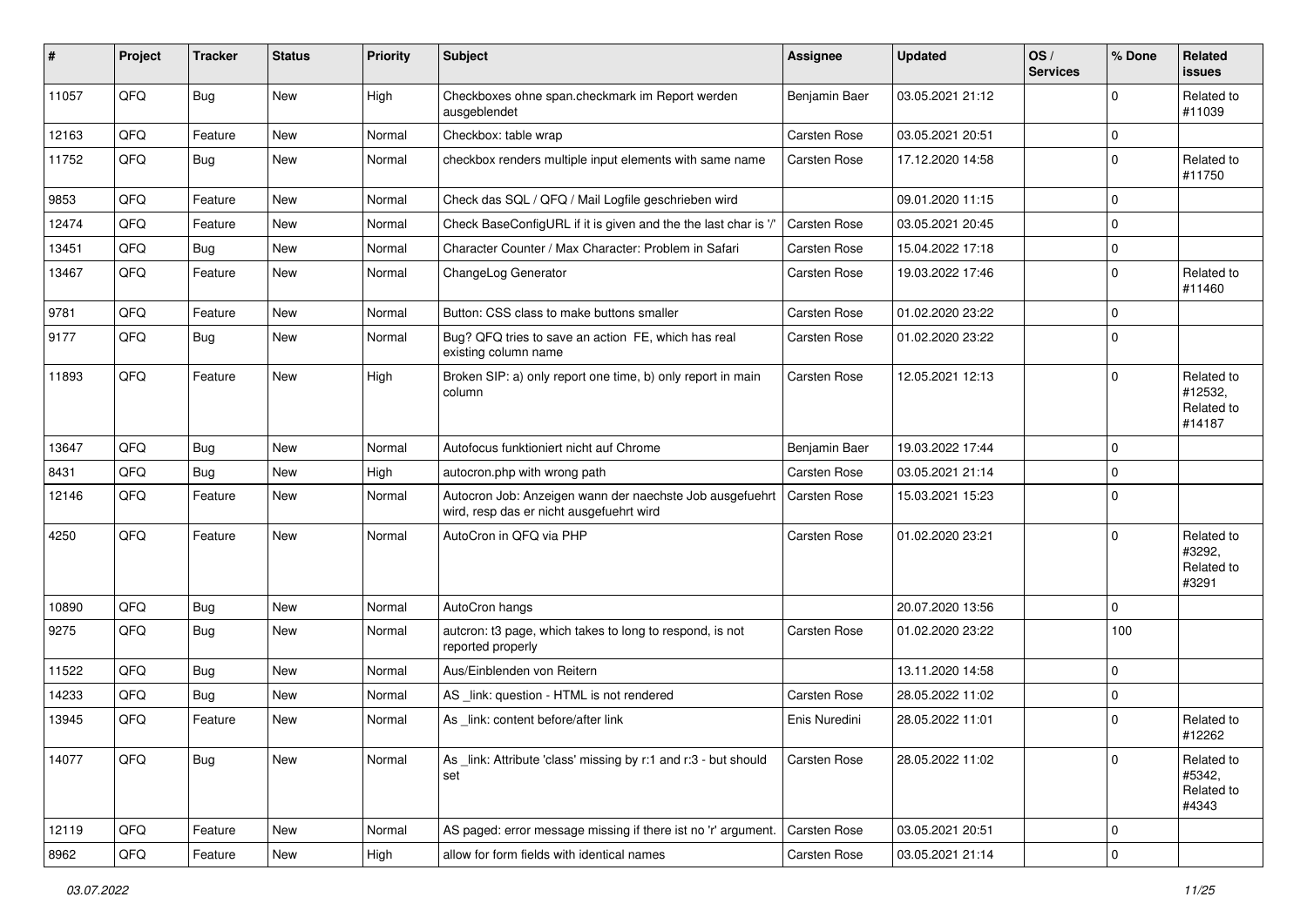| #     | Project | <b>Tracker</b> | <b>Status</b> | <b>Priority</b> | Subject                                                                                                                               | <b>Assignee</b> | <b>Updated</b>   | OS/<br><b>Services</b> | % Done      | Related<br>issues                             |
|-------|---------|----------------|---------------|-----------------|---------------------------------------------------------------------------------------------------------------------------------------|-----------------|------------------|------------------------|-------------|-----------------------------------------------|
| 10979 | QFQ     | Feature        | New           | Normal          | Ajax Calls an API - dataReport                                                                                                        | Carsten Rose    | 11.05.2022 12:15 |                        | $\mathbf 0$ |                                               |
| 7342  | QFQ     | Feature        | New           | Normal          | add content = hide this                                                                                                               | Carsten Rose    | 01.02.2020 23:21 |                        | $\mathbf 0$ |                                               |
| 5131  | QFQ     | Feature        | New           | Normal          | Activate Spin Gear ('wait/busy' indicator) via LINK attribute                                                                         | Carsten Rose    | 01.02.2020 23:21 |                        | $\mathbf 0$ |                                               |
| 12412 | QFQ     | Feature        | New           | Normal          | Action/Escape qualifier 'e' (empty), '0': if given, an empty<br>string (or '0') will be treated as 'not found'                        | Carsten Rose    | 08.05.2021 09:40 |                        | $\mathbf 0$ | Related to<br>#12413,<br>Related to<br>#10012 |
| 11715 | QFQ     | <b>Bug</b>     | New           | Normal          | acceptZeroAsRequired and requiredOffButMark do not<br>coincide                                                                        |                 | 08.12.2020 12:13 |                        | $\mathbf 0$ |                                               |
| 11535 | QFQ     | Feature        | New           | Normal          | Ability to create SQL columns in frontend QFQ forms                                                                                   |                 | 17.11.2020 12:11 |                        | $\mathbf 0$ |                                               |
| 12038 | QFQ     | Feature        | <b>New</b>    | Normal          | a) STORE_VAR: filenameOnlyStripUniq, b) SP:<br>QSTRIPUNIQ()                                                                           |                 | 17.02.2021 23:55 |                        | $\mathbf 0$ |                                               |
| 12544 | QFQ     | Feature        | New           | High            | a) ' AS _link' new also as ' AS _format', b) sortierung via<br>'display: none;', c) '_format' benoeitgt nicht zwingend<br>u/U/p/m/z/d | Carsten Rose    | 14.12.2021 16:03 |                        | $\mathbf 0$ |                                               |
| 12269 | QFQ     | Feature        | New           | Normal          | 2FA - Login                                                                                                                           | Carsten Rose    | 03.05.2021 20:45 |                        | $\mathbf 0$ |                                               |
| 5576  | QFQ     | Bug            | New           | Normal          | Using MySQL 'DROP' requires privilege - wich is not really<br>necessary.                                                              | Carsten Rose    | 01.02.2020 23:21 |                        | $\mathbf 0$ |                                               |
| 6116  | QFQ     | <b>Bug</b>     | Priorize      | High            | value of checkbox not saved                                                                                                           | Carsten Rose    | 07.12.2021 17:19 |                        | 0           |                                               |
| 9947  | QFQ     | <b>Bug</b>     | Priorize      | Normal          | Unwanted error message if missing 'typeAheadSqlPrefetch'                                                                              | Carsten Rose    | 01.02.2020 10:13 |                        | $\pmb{0}$   |                                               |
| 13943 | QFQ     | <b>Bug</b>     | Priorize      | Normal          | unable to find formgroup                                                                                                              | Enis Nuredini   | 28.05.2022 11:03 |                        | $\mathbf 0$ |                                               |
| 11320 | QFQ     | Feature        | Priorize      | Normal          | Typo3 Version 10 support                                                                                                              | Carsten Rose    | 05.05.2021 22:09 |                        | $\pmb{0}$   |                                               |
| 4457  | QFQ     | Bug            | Priorize      | Normal          | typeahead: pressing return to select an item, saves the form<br>and closes the form.                                                  | Benjamin Baer   | 03.01.2022 08:01 |                        | $\mathbf 0$ | Related to<br>#4398                           |
| 8044  | QFQ     | Feature        | Priorize      | Normal          | Transaction: a) Form, b) Report                                                                                                       | Carsten Rose    | 05.05.2021 22:14 |                        | $\mathbf 0$ | Related to<br>#8043                           |
| 9968  | QFQ     | Feature        | Priorize      | Normal          | Tooltip in Links for Developer                                                                                                        | Carsten Rose    | 01.02.2020 23:17 |                        | $\pmb{0}$   |                                               |
| 9173  | QFQ     | Bug            | Priorize      | Urgent          | Stale Record Lock: Firefox                                                                                                            | Carsten Rose    | 03.05.2021 21:14 |                        | $\mathbf 0$ | Related to<br>#9789                           |
| 12504 | QFQ     | Feature        | Priorize      | Normal          | sql.log: report fe.id                                                                                                                 | Carsten Rose    | 05.05.2021 22:09 |                        | $\mathbf 0$ |                                               |
| 9928  | QFQ     | Feature        | Priorize      | Normal          | SpecialColumnName: a) Deprecated: ' AS "_+tag " ', b)<br>New: ' AS "_ <tag1><tag2>"'</tag2></tag1>                                    | Carsten Rose    | 01.02.2020 23:17 |                        | $\mathbf 0$ | Related to<br>#9929                           |
| 9121  | QFQ     | <b>Bug</b>     | Priorize      | High            | sip links have r and __dbIndexData set                                                                                                | Carsten Rose    | 12.06.2021 10:41 |                        | $\pmb{0}$   |                                               |
| 8963  | QFQ     | Feature        | Priorize      | Normal          | Setting values in a store: flexible way                                                                                               | Carsten Rose    | 05.05.2021 22:10 |                        | $\pmb{0}$   | Related to<br>#8975                           |
| 13900 | QFQ     | Feature        | Priorize      | Normal          | Selenium: Check das Cookie/PDF funktioniert                                                                                           | Enis Nuredini   | 25.03.2022 12:45 |                        | $\pmb{0}$   |                                               |
| 7616  | QFG     | <b>Bug</b>     | Priorize      | Normal          | Selectlist with Enum & Dynamic Update                                                                                                 | Carsten Rose    | 01.02.2020 10:13 |                        | $\mathbf 0$ |                                               |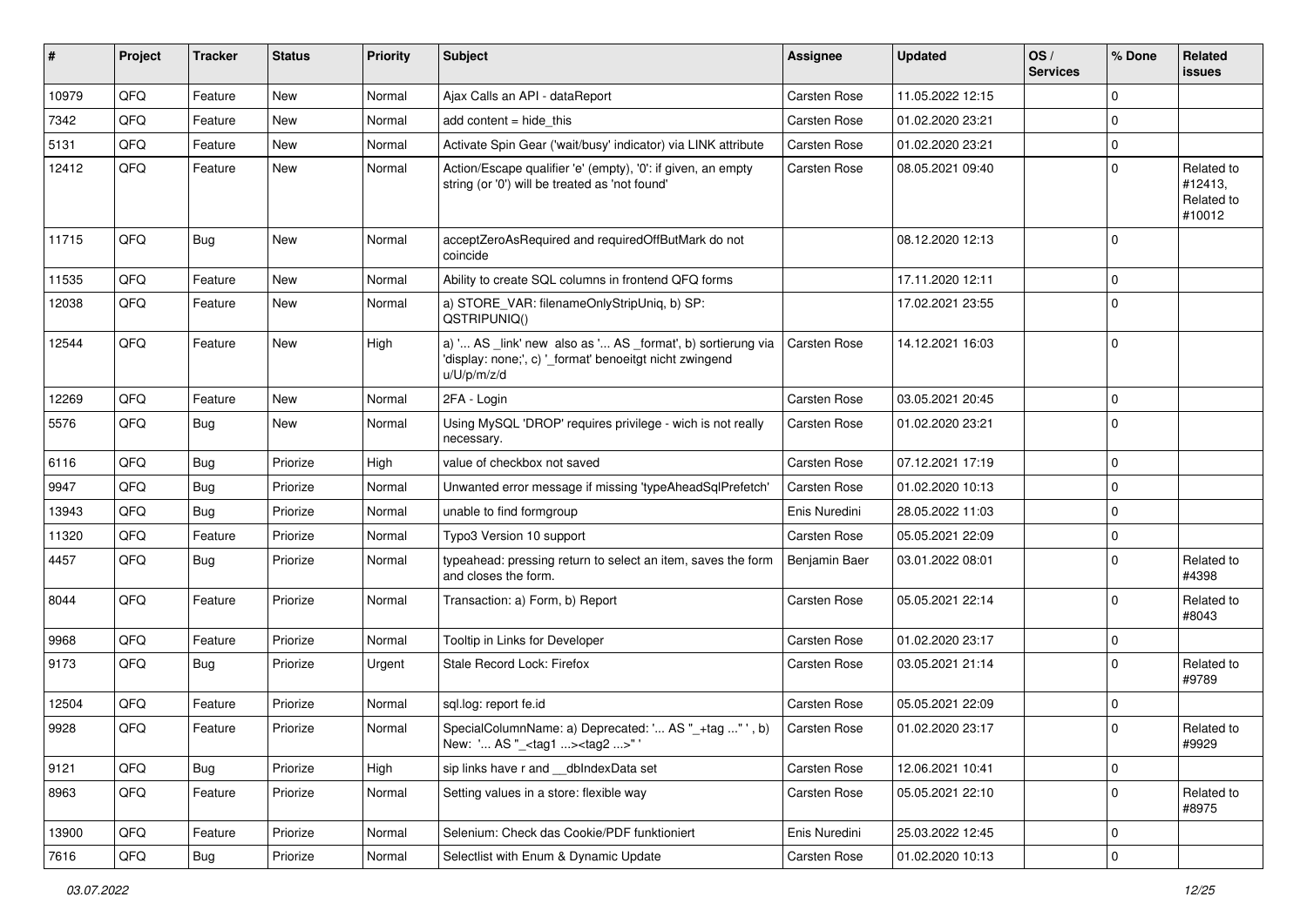| $\vert$ # | Project | <b>Tracker</b> | <b>Status</b> | <b>Priority</b> | <b>Subject</b>                                                                                           | <b>Assignee</b>     | <b>Updated</b>   | OS/<br><b>Services</b> | % Done              | Related<br><b>issues</b>                                                |
|-----------|---------|----------------|---------------|-----------------|----------------------------------------------------------------------------------------------------------|---------------------|------------------|------------------------|---------------------|-------------------------------------------------------------------------|
| 7730      | QFQ     | Feature        | Priorize      | Normal          | SELECT Box: title in between                                                                             | Benjamin Baer       | 01.02.2020 23:22 |                        | $\mathbf{0}$        |                                                                         |
| 5366      | QFQ     | Feature        | Priorize      | Normal          | Saving with keyboard shortcuts                                                                           | Benjamin Baer       | 21.03.2022 09:47 |                        | $\mathbf 0$         |                                                                         |
| 9394      | QFQ     | Feature        | Priorize      | Normal          | REST: allow for non numerical ids in get requests                                                        | Carsten Rose        | 05.05.2021 22:10 |                        | 0                   |                                                                         |
| 10005     | QFQ     | Feature        | Priorize      | Normal          | Report / special column name:  AS _calendar                                                              | Carsten Rose        | 03.06.2020 17:28 |                        | $\mathbf{0}$        |                                                                         |
| 10012     | QFQ     | Feature        | Priorize      | Normal          | redirectAllMailTo: {{beEmail:T}}                                                                         | <b>Carsten Rose</b> | 08.05.2021 09:54 |                        | $\mathbf{0}$        | Related to<br>#12412,<br>Related to<br>#12413,<br>Related to<br>#10011  |
| 3867      | QFQ     | Feature        | Priorize      | Normal          | Readonly Formular: Template Groups add/delete<br>ausbeldnen                                              | Carsten Rose        | 05.05.2021 22:12 |                        | $\mathbf{0}$        |                                                                         |
| 6574      | QFQ     | <b>Bug</b>     | Priorize      | Normal          | qfq.log: Fehlermeldung wurde angezeigt, aber nicht geloggt                                               | Carsten Rose        | 01.02.2020 10:13 |                        | $\mathbf{0}$        |                                                                         |
| 6140      | QFQ     | <b>Bug</b>     | Priorize      | Normal          | QFQ DnD Sort: Locked fields                                                                              | Benjamin Baer       | 21.03.2022 09:56 |                        | $\mathsf{O}\xspace$ |                                                                         |
| 9135      | QFQ     | Feature        | Priorize      | Normal          | Progress Bar generic / replace old hourglass download<br>popup                                           | Benjamin Baer       | 03.01.2022 07:43 |                        | $\mathsf{O}\xspace$ |                                                                         |
| 8204      | QFQ     | Feature        | Priorize      | High            | Position 'required mark'                                                                                 | Carsten Rose        | 16.06.2021 13:44 |                        | $\mathbf 0$         |                                                                         |
| 10011     | QFQ     | Feature        | Priorize      | Normal          | Offer new STORE TYPO3 Variable 'beUser', 'beEmail'                                                       | <b>Carsten Rose</b> | 08.05.2021 09:51 |                        | $\mathbf{0}$        | Related to<br>#10012,<br>Related to<br>#12511                           |
| 12325     | QFQ     | <b>Bug</b>     | Priorize      | Normal          | MultiDB form.dbIndex not working for report syntax                                                       | <b>Carsten Rose</b> | 07.09.2021 13:37 |                        | $\Omega$            | Related to<br>#12145,<br>Related to<br>#12314                           |
| 10015     | QFQ     | Feature        | Priorize      | Normal          | Monospace in Textarea                                                                                    | Carsten Rose        | 03.02.2020 13:40 |                        | $\mathbf 0$         |                                                                         |
| 10569     | QFQ     | Feature        | Priorize      | Normal          | link blank more safe                                                                                     | Enis Nuredini       | 25.03.2022 12:44 |                        | $\mathbf{0}$        |                                                                         |
| 6566      | QFQ     | <b>Bug</b>     | Priorize      | Normal          | Link Function 'delete': provided parameter missing on page<br>reload                                     | Benjamin Baer       | 03.01.2022 08:08 |                        | $\mathbf 0$         |                                                                         |
| 14371     | QFQ     | Feature        | Priorize      | Normal          | <b>LDAP via REPORT</b>                                                                                   | Carsten Rose        | 19.06.2022 16:37 |                        | $\pmb{0}$           |                                                                         |
| 7522      | QFQ     | Feature        | Priorize      | Normal          | Inserting default index.html to folder (Avoid Apache<br>Indexing)                                        | Carsten Rose        | 01.02.2020 10:13 |                        | $\mathbf{0}$        |                                                                         |
| 7965      | QFQ     | Feature        | Priorize      | Normal          | Input type 'text' with visual format - currency                                                          | Benjamin Baer       | 03.01.2022 07:45 |                        | $\mathbf{0}$        |                                                                         |
| 9834      | QFQ     | <b>Bug</b>     | Priorize      | Normal          | Input elements with tag 'disabled' are missing on<br>form-submit: server option 'processReadOnly' broken | Carsten Rose        | 07.12.2021 16:43 |                        | $\mathbf{0}$        | Related to<br>#9691,<br>Related to<br>#5305, Has<br>duplicate<br>#12331 |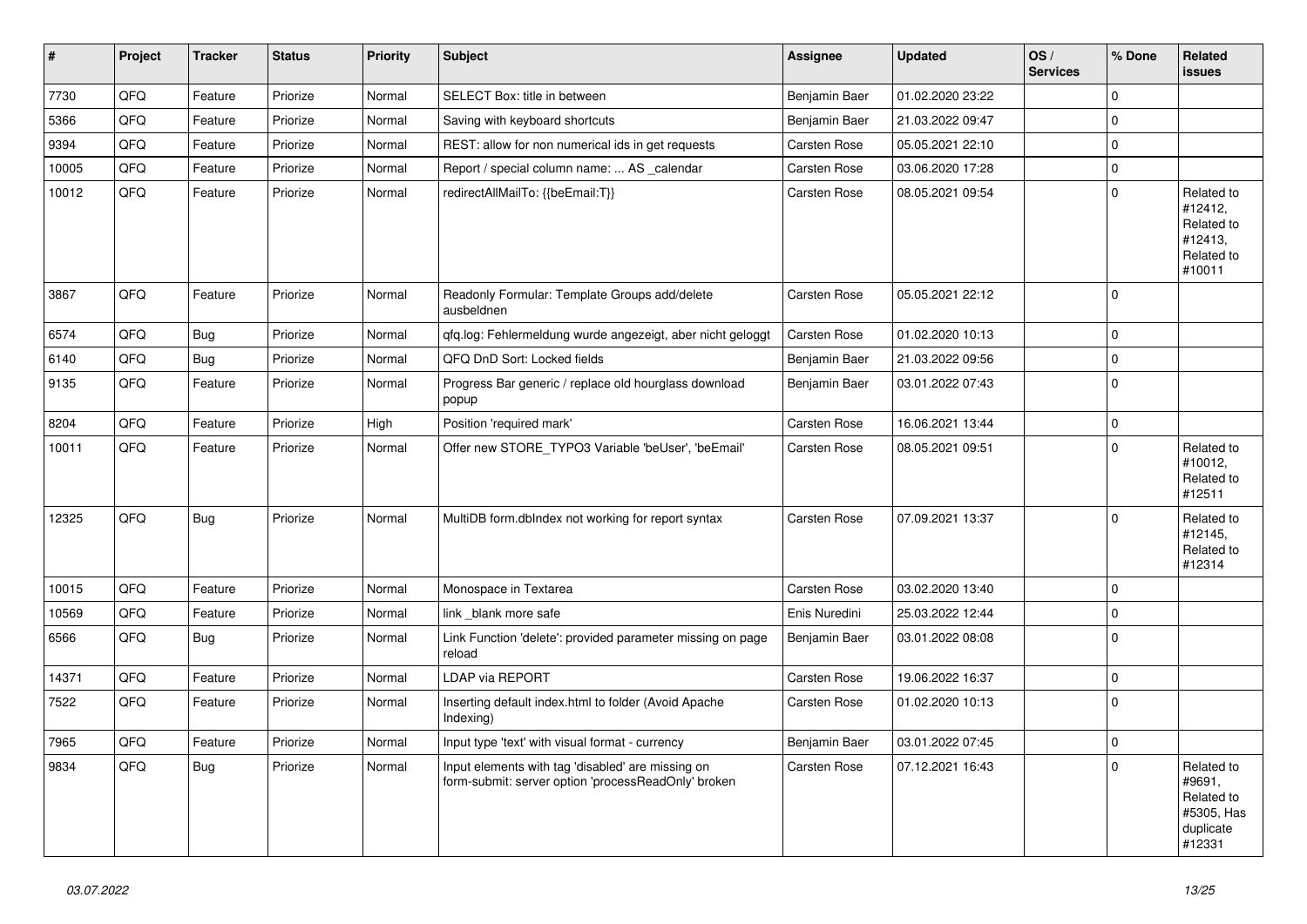| ∦     | Project        | <b>Tracker</b> | <b>Status</b> | <b>Priority</b> | <b>Subject</b>                                                                                      | <b>Assignee</b> | <b>Updated</b>   | OS/<br><b>Services</b> | % Done      | Related<br>issues                               |
|-------|----------------|----------------|---------------|-----------------|-----------------------------------------------------------------------------------------------------|-----------------|------------------|------------------------|-------------|-------------------------------------------------|
| 14283 | QFQ            | Bug            | Priorize      | Normal          | HEIC / HEIF convert doesn't trigger                                                                 | Carsten Rose    | 19.06.2022 16:37 |                        | $\mathbf 0$ |                                                 |
| 9900  | QFQ            | Feature        | Priorize      | Normal          | Generic API Call: tt-content record >> JSON                                                         | Carsten Rose    | 01.02.2020 10:13 |                        | $\mathbf 0$ |                                                 |
| 8034  | QFQ            | Feature        | Priorize      | Normal          | FormElement 'data': 22.22.2222 should not be accepted                                               | Carsten Rose    | 01.02.2020 10:13 |                        | $\mathbf 0$ |                                                 |
| 7290  | QFQ            | Feature        | Priorize      | Normal          | FormEditor: title as textarea if LEN(title)>60                                                      | Carsten Rose    | 01.02.2020 10:13 |                        | $\mathbf 0$ | <b>Blocked by</b><br>#7682                      |
| 14290 | QFQ            | Feature        | Priorize      | Normal          | FormEditor: Show Table Definition                                                                   | Carsten Rose    | 19.06.2022 16:37 |                        | $\mathbf 0$ |                                                 |
| 6998  | QFQ            | Feature        | Priorize      | Normal          | Form: with debug=on show column information as tooltip of<br>column label                           | Carsten Rose    | 01.02.2020 10:13 |                        | $\mathbf 0$ |                                                 |
| 9668  | QFQ            | Feature        | Priorize      | Normal          | Form.mode: rename 'hidden' to 'hide'                                                                | Carsten Rose    | 05.05.2021 22:14 |                        | $\mathbf 0$ | Related to<br>#6437                             |
| 10003 | QFQ            | Feature        | Priorize      | Normal          | fieldset: stronger visualize group                                                                  | Benjamin Baer   | 12.02.2020 08:13 |                        | $\mathbf 0$ |                                                 |
| 9534  | QFQ            | Bug            | Priorize      | Urgent          | FE.type=upload: 'Unknown Mode: ID"                                                                  | Carsten Rose    | 03.05.2021 21:14 |                        | $\mathbf 0$ | Related to<br>#9532                             |
| 8037  | QFQ            | Bug            | Priorize      | Normal          | FE.type=upload (advanced mode): {{slaveld:V}} missing<br>during dynamic update                      | Carsten Rose    | 01.02.2020 10:13 |                        | $\mathbf 0$ |                                                 |
| 8277  | QFQ            | Feature        | Priorize      | Normal          | fe.parameter.default=                                                                               | Carsten Rose    | 01.02.2020 23:17 |                        | $\mathbf 0$ | Related to<br>#8113                             |
| 7656  | QFQ            | Bug            | Priorize      | Normal          | FE with required, 'pattern' and 'extraButtonLock': always<br>complain about missing value           | Carsten Rose    | 01.02.2020 10:13 |                        | $\mathbf 0$ |                                                 |
| 8584  | QFQ            | Feature        | Priorize      | Normal          | FE 'Action' - never assign to Container (except Template<br>Group)                                  | Carsten Rose    | 01.02.2020 10:13 |                        | $\mathbf 0$ |                                                 |
| 9862  | QFQ            | Bug            | Priorize      | Normal          | Failed writing to sql mail qfq.log should throw an exception                                        | Carsten Rose    | 01.02.2020 10:13 |                        | $\mathbf 0$ |                                                 |
| 6801  | QFQ            | Feature        | Priorize      | Normal          | Fabric: Maximize / Fulllscreen                                                                      | Benjamin Baer   | 21.03.2022 09:56 |                        | $\mathbf 0$ |                                                 |
| 8585  | QFQ            | Feature        | Priorize      | Normal          | Enhance Error message for 'unknown form'                                                            | Carsten Rose    | 01.02.2020 10:13 |                        | $\mathbf 0$ |                                                 |
| 6224  | QFQ            | Feature        | Priorize      | Normal          | Dynamic update: fade in/out fields                                                                  | Benjamin Baer   | 21.03.2022 09:50 |                        | $\mathbf 0$ |                                                 |
| 2665  | QFQ            | <b>Bug</b>     | Priorize      | Normal          | Dynamic Update funktioniert nicht, wenn beim<br>entsprechenden FormElement eine size angegeben ist. | Benjamin Baer   | 03.01.2022 08:12 |                        | 30          |                                                 |
| 9975  | QFQ            | Bug            | Priorize      | Normal          | Dropdown Menu: 'r:3' broken                                                                         | Carsten Rose    | 01.02.2020 10:13 |                        | $\mathbf 0$ |                                                 |
| 5562  | QFQ            | Feature        | Priorize      | Normal          | Drag'n'Drop fuer Uploads                                                                            | Benjamin Baer   | 21.03.2022 09:52 |                        | $\mathbf 0$ | Related to<br>#9706                             |
| 7217  | $\mathsf{QFQ}$ | Feature        | Priorize      | Normal          | Download: notice User if `_sip=?` is missing                                                        | Carsten Rose    | 01.02.2020 10:13 |                        | $\mathbf 0$ |                                                 |
| 12503 | QFQ            | Feature        | Priorize      | Normal          | Detect dangerous UPDATE statement with missing WHERE                                                | Carsten Rose    | 05.05.2021 22:09 |                        | 0           |                                                 |
| 7630  | QFQ            | Feature        | Priorize      | Normal          | detailed error message for simple upload                                                            | Carsten Rose    | 01.02.2020 10:13 |                        | $\mathbf 0$ |                                                 |
| 8082  | QFQ            | Feature        | Priorize      | High            | Contact form without saving record                                                                  | Carsten Rose    | 07.12.2021 15:20 |                        | 0           | Related to<br>#8587,<br><b>Blocks</b><br>#11850 |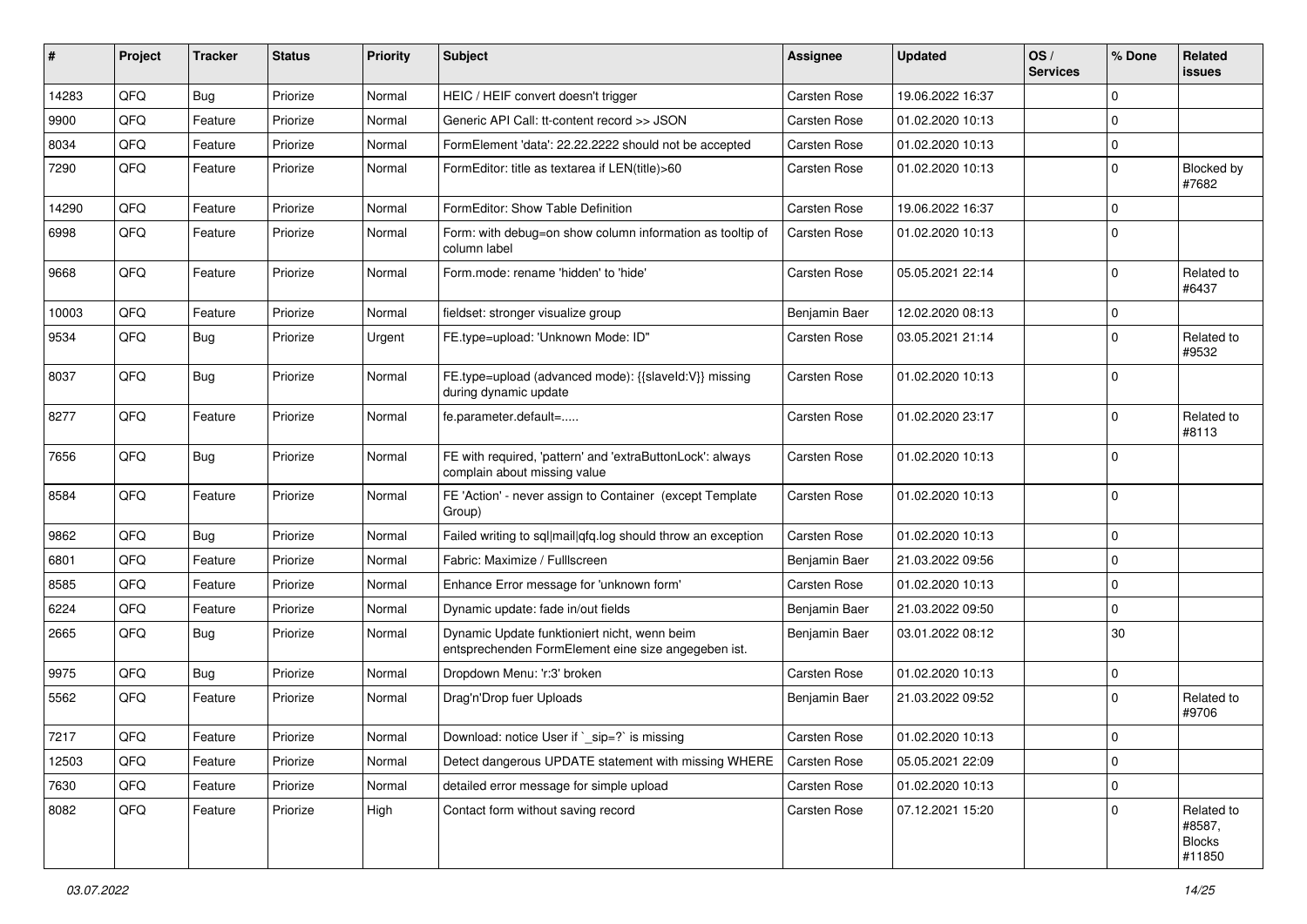| $\vert$ # | Project | <b>Tracker</b> | <b>Status</b> | <b>Priority</b> | Subject                                                                                 | <b>Assignee</b> | <b>Updated</b>   | OS/<br><b>Services</b> | % Done       | Related<br><b>issues</b>                                                                                                                                              |
|-----------|---------|----------------|---------------|-----------------|-----------------------------------------------------------------------------------------|-----------------|------------------|------------------------|--------------|-----------------------------------------------------------------------------------------------------------------------------------------------------------------------|
| 6870      | QFQ     | Feature        | Priorize      | Normal          | Click on '_link' triggers an API call                                                   | Benjamin Baer   | 03.01.2022 08:25 |                        | $\mathbf{0}$ |                                                                                                                                                                       |
| 9958      | QFO     | Bug            | Priorize      | Normal          | Broken subrecord query: no error message                                                | Carsten Rose    | 05.02.2021 15:15 |                        | $\pmb{0}$    |                                                                                                                                                                       |
| 3782      | QFQ     | <b>Bug</b>     | Priorize      | Normal          | Bei fehlerhafter Eingabe (z.B. Datum) sollte das erwartete<br>Format angezeigt werden   | Carsten Rose    | 01.02.2020 10:13 |                        | $\mathbf{0}$ |                                                                                                                                                                       |
| 9346      | QFQ     | Feature        | Priorize      | Normal          | beforeSave: check if an upload is given                                                 | Carsten Rose    | 11.06.2021 21:18 |                        | $\pmb{0}$    |                                                                                                                                                                       |
| 12452     | QFQ     | Feature        | Priorize      | Normal          | BaseURL: alsways with '/' at the end                                                    | Carsten Rose    | 19.06.2022 13:45 |                        | $\pmb{0}$    | Related to<br>#10782                                                                                                                                                  |
| 5942      | QFQ     | Feature        | Priorize      | Normal          | 'L' and 'type': append to links, generate via '_link' by using 'u:'                     | Carsten Rose    | 01.02.2020 10:13 |                        | $\mathbf{0}$ |                                                                                                                                                                       |
| 13899     | QFQ     | <b>Bug</b>     | ToDo          | Normal          | Selenium: zum laufen bringen                                                            | Enis Nuredini   | 25.03.2022 10:24 |                        | $\pmb{0}$    |                                                                                                                                                                       |
| 12395     | QFQ     | Bug            | ToDo          | High            | QFQ Function: Result two times shown                                                    | Carsten Rose    | 18.02.2022 08:59 |                        | $\pmb{0}$    |                                                                                                                                                                       |
| 12463     | QFQ     | <b>Bug</b>     | ToDo          | High            | QFQ Function: 'function' and 'sql' on same level - output of<br>sql is shown two times. | Carsten Rose    | 15.12.2021 16:31 |                        | $\mathbf{0}$ |                                                                                                                                                                       |
| 7602      | QFQ     | Feature        | ToDo          | High            | Multi Select: with checkboxes                                                           | Benjamin Baer   | 22.03.2022 09:07 |                        | $\pmb{0}$    |                                                                                                                                                                       |
| 12262     | QFO     | Feature        | ToDo          | Normal          | Form buttons on top: more customable                                                    | Enis Nuredini   | 17.06.2022 10:44 |                        | $\pmb{0}$    | Related to<br>#13945, Has<br>duplicate<br>#4046, Has<br>duplicate<br>#10080                                                                                           |
| 14303     | QFQ     | Bug            | ToDo          | Normal          | datetime broken with picker                                                             | Enis Nuredini   | 17.06.2022 09:02 |                        | $\mathbf{0}$ | Related to<br>#12630                                                                                                                                                  |
| 14320     | QFQ     | Feature        | ToDo          | Normal          | Allow specific HTML Tags and Attributes: general, TinyMCE                               | Enis Nuredini   | 17.06.2022 10:44 |                        | $\mathbf 0$  | Related to<br>#12664,<br>Related to<br>#12039,<br>Related to<br>#11702,<br>Related to<br>#7239,<br>Related to<br>#3708,<br>Related to<br>#3646.<br>Related to<br>#880 |
| 10793     | QFQ     | Feature        | In Progress   | Normal          | <b>Update NPM Packages</b>                                                              | Carsten Rose    | 07.09.2021 13:25 |                        | 30           |                                                                                                                                                                       |
| 10661     | QFQ     | Bug            | In Progress   | Normal          | Typo3 Warnungen                                                                         | Carsten Rose    | 07.09.2021 13:23 |                        | $\mathbf{0}$ | Related to<br>#12440                                                                                                                                                  |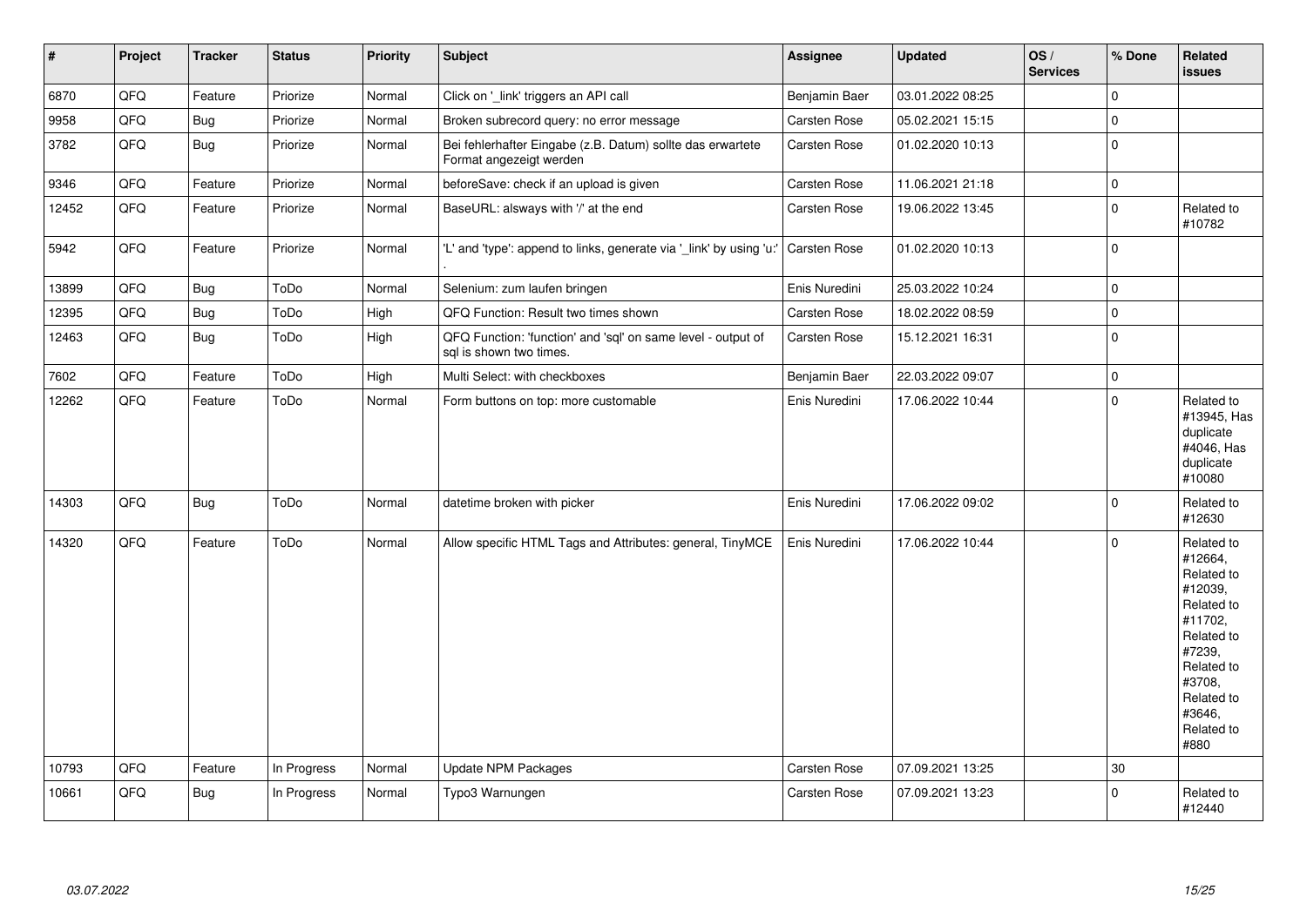| $\vert$ # | Project | <b>Tracker</b> | <b>Status</b> | <b>Priority</b> | <b>Subject</b>                                   | <b>Assignee</b>     | <b>Updated</b>   | OS/<br><b>Services</b> | % Done | Related<br>issues                                                                                                              |
|-----------|---------|----------------|---------------|-----------------|--------------------------------------------------|---------------------|------------------|------------------------|--------|--------------------------------------------------------------------------------------------------------------------------------|
| 12440     | QFQ     | Feature        | In Progress   | Normal          | Typo3 V10 upgrade (durchfuehren und testen)      | Carsten Rose        | 21.03.2022 09:53 |                        | 50     | Related to<br>#12357,<br>Related to<br>#12067,<br>Related to<br>#10661                                                         |
| 12439     | QFQ     | Feature        | In Progress   | Normal          | TinyMCE Paste from Word & Character Count/Limit  | Carsten Rose        | 05.05.2021 22:15 |                        | 0      |                                                                                                                                |
| 11076     | QFQ     | Feature        | In Progress   | Normal          | SELECT  AS _websocket                            | Carsten Rose        | 30.08.2020 17:49 |                        | 0      |                                                                                                                                |
| 14323     | QFQ     | Bug            | In Progress   | Normal          | Report: render=both single - no impact           | Carsten Rose        | 19.06.2022 18:31 |                        | 0      |                                                                                                                                |
| 9789      | QFQ     | <b>Bug</b>     | In Progress   | High            | Record Lock: release to early on 'leave page'    | <b>Carsten Rose</b> | 10.01.2022 09:25 |                        | 100    | Related to<br>#10081,<br>Related to<br>#9173,<br>Related to<br>#8702                                                           |
| 12508     | QFQ     | Bug            | In Progress   | High            | qfq Form: sendMail                               | Karin Niffeler      | 19.03.2022 17:48 |                        | 0      |                                                                                                                                |
| 11980     | QFQ     | Feature        | In Progress   | Normal          | protected verzeichnis MUSS geschützt werden      | Carsten Rose        | 07.09.2021 13:30 |                        | 0      |                                                                                                                                |
| 14175     | QFQ     | Bug            | In Progress   | Normal          | Opening a form with no QFQ Session cookie fails  | Carsten Rose        | 03.06.2022 10:40 |                        | 0      |                                                                                                                                |
| 5695      | QFQ     | Feature        | In Progress   | Normal          | Multiform                                        | Carsten Rose        | 02.01.2021 18:38 |                        | 0      |                                                                                                                                |
| 13330     | QFQ     | Feature        | In Progress   | Normal          | Multi Form: Upload                               | Carsten Rose        | 07.11.2021 12:40 |                        | 50     | Related to<br>#9706                                                                                                            |
| 10443     | QFQ     | Feature        | In Progress   | Normal          | Konzept_api / _live                              | Carsten Rose        | 07.05.2020 09:39 |                        | 0      |                                                                                                                                |
| 12630     | QFQ     | Feature        | In Progress   | Normal          | Input: date[time]: min / max values              | Enis Nuredini       | 20.06.2022 18:31 |                        | 0      | Related to<br>#10096,<br>Related to<br>#14302,<br>Related to<br>#14303                                                         |
| 9517      | QFQ     | Feature        | In Progress   | High            | Input multiple tags with typeahead               | Carsten Rose        | 03.05.2021 21:14 |                        | 40     | Related to<br>#10150                                                                                                           |
| 11517     | QFQ     | <b>Bug</b>     | In Progress   | Normal          | extraButtonInfo Broken for multiple FormElements | Carsten Rose        | 12.05.2022 13:12 |                        | 0      | Related to<br>#7890,<br>Related to<br>#3811, Has<br>duplicate<br>#10905, Has<br>duplicate<br>#10553, Has<br>duplicate<br>#6779 |
| 6250      | QFG     | Feature        | In Progress   | Normal          | Enhance layout: a) Subrecord, b) Subrecord-Title | Carsten Rose        | 01.02.2020 23:22 |                        | 0      | Related to<br>#5391                                                                                                            |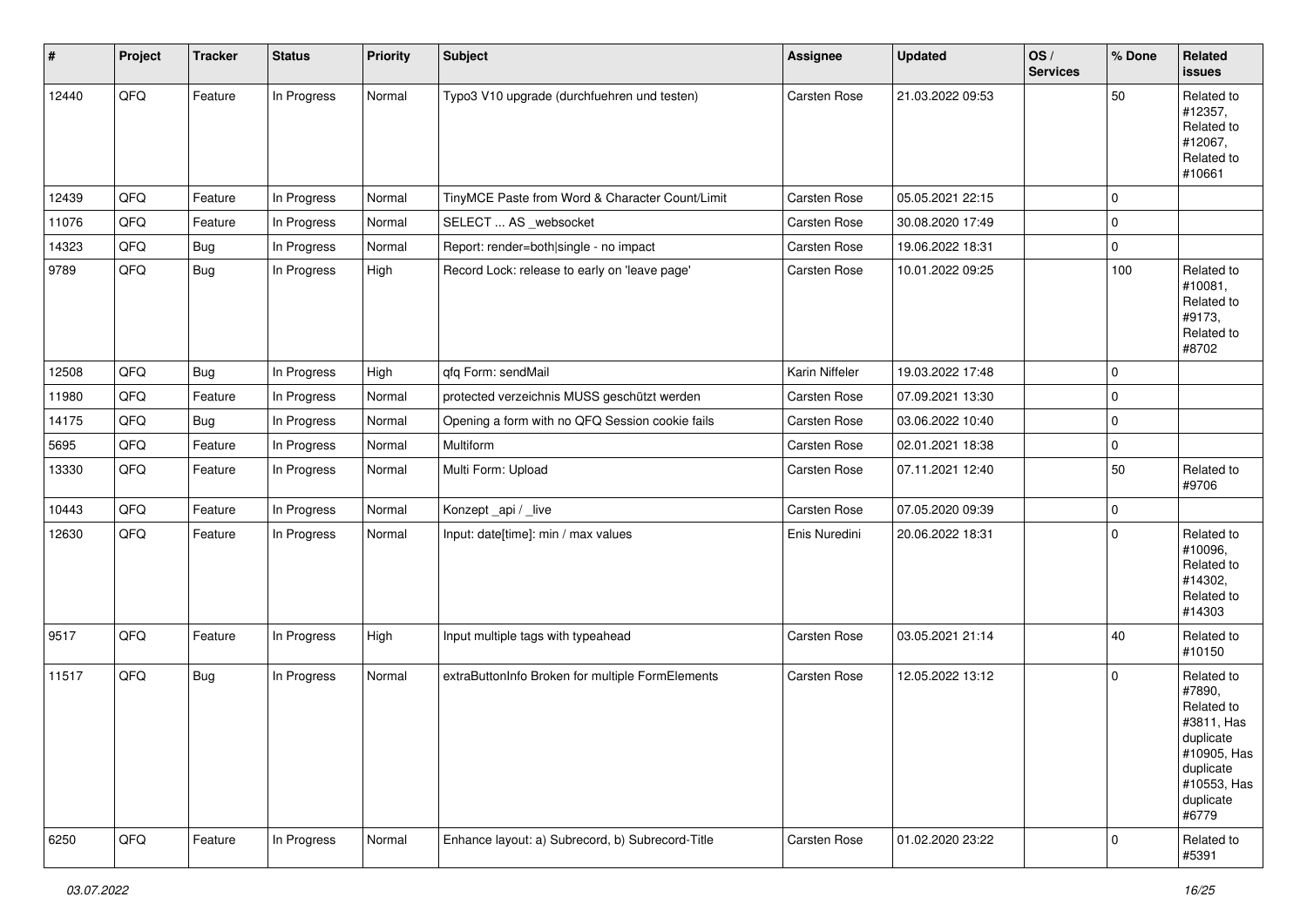| #     | Project | <b>Tracker</b> | <b>Status</b>              | <b>Priority</b> | <b>Subject</b>                                                                                            | <b>Assignee</b>   | <b>Updated</b>   | OS/<br><b>Services</b> | % Done      | <b>Related</b><br><b>issues</b>             |
|-------|---------|----------------|----------------------------|-----------------|-----------------------------------------------------------------------------------------------------------|-------------------|------------------|------------------------|-------------|---------------------------------------------|
| 9691  | QFQ     | <b>Bug</b>     | In Progress                | Normal          | Checkbox: dynamic update > readonly                                                                       | Carsten Rose      | 01.02.2020 23:22 |                        | 50          | Related to<br>#9834                         |
| 4194  | QFQ     | Feature        | In Progress                | Normal          | Bootstrap 4 ist jetzt offiziel                                                                            |                   | 03.05.2021 20:47 |                        | 0           | Related to<br>#10114                        |
| 13566 | QFQ     | Feature        | Ready to sync<br>(develop) | Normal          | Delete config-example.gfg.php file                                                                        | Carsten Rose      | 23.12.2021 09:25 |                        | $\mathbf 0$ |                                             |
| 5894  | QFQ     | Feature        | Feedback                   | Normal          | Typeahead in Report: show/hide rows dynamically                                                           | Carsten Rose      | 18.02.2022 08:50 |                        | $\mathbf 0$ | Related to<br>#5893.<br>Related to<br>#5885 |
| 10782 | QFQ     | Feature        | Feedback                   | Normal          | Tiny MCE: Image Upload                                                                                    | Enis Nuredini     | 16.05.2022 23:16 |                        | $\pmb{0}$   | Related to<br>#12452                        |
| 12584 | QFQ     | Feature        | Feedback                   | Normal          | T3 v10 migration script: replace alias-patterns (v11)                                                     | Carsten Rose      | 28.05.2022 11:12 |                        | 100         |                                             |
| 9052  | QFQ     | Feature        | Feedback                   | High            | Report: CodeMirror with SQL Syntax Highlight in FE                                                        | Enis Nuredini     | 08.06.2022 10:25 |                        | 0           |                                             |
| 9535  | QFQ     | Bug            | Feedback                   | Normal          | Report:  AS ' vertical' - column to wide - vertical >> rot45,<br>rot90                                    | Benjamin Baer     | 01.02.2020 15:56 |                        | $\mathbf 0$ |                                             |
| 10124 | QFQ     | Feature        | Feedback                   | Normal          | qfq AAI-Login                                                                                             | Karin Niffeler    | 07.05.2020 09:36 |                        | $\pmb{0}$   |                                             |
| 11347 | QFQ     | <b>Bug</b>     | Feedback                   | Normal          | If Bedingungen funktionieren nicht korrekt                                                                | Christoph Fuchs   | 21.03.2021 20:37 |                        | $\pmb{0}$   |                                             |
| 9898  | QFQ     | <b>Bug</b>     | Feedback                   | Normal          | Formular trotz Timeout gespeichert                                                                        | Benjamin Baer     | 01.02.2020 15:56 |                        | $\pmb{0}$   |                                             |
| 9548  | QFQ     | Feature        | Feedback                   | High            | FormElement: Pattern mismatch - optional report only on<br>focus lost                                     | Benjamin Baer     | 03.05.2021 21:14 |                        | $\pmb{0}$   |                                             |
| 13572 | QFQ     | Feature        | Feedback                   | Normal          | Form Load: misleading error message on trying to load non<br>existent primary record                      | Enis Nuredini     | 16.05.2022 23:16 |                        | 100         |                                             |
| 8316  | QFQ     | Bug            | Feedback                   | Normal          | Documentation/Behaviour for Nested Queries and<br>Record-Store confusing                                  | Nicola Chiapolini | 20.11.2019 09:14 |                        | $\mathbf 0$ |                                             |
| 13767 | QFQ     | <b>Bug</b>     | Feedback                   | Normal          | date/time-picker: required shows up/down button orange                                                    | Enis Nuredini     | 16.05.2022 23:16 |                        | $\pmb{0}$   |                                             |
| 12546 | QFQ     | <b>Bug</b>     | Feedback                   | Normal          | Branch 'Development' - Unit Tests mit dirty workaround<br>angepasst                                       | Carsten Rose      | 19.03.2022 17:48 |                        | $\mathbf 0$ |                                             |
| 11630 | QFQ     | Bug            | Feedback                   | High            | Bitte check ob CALL() in 20.11.0 noch so funktioniert wie in<br>20.4.1                                    | Enis Nuredini     | 28.05.2022 13:45 |                        | $\mathbf 0$ | Related to<br>#11325                        |
| 4138  | QFQ     | Bug            | Some day<br>maybe          | Normal          | style fehlt                                                                                               |                   | 11.12.2019 16:03 |                        | $\mathbf 0$ |                                             |
| 4349  | QFQ     | Feature        | Some day<br>maybe          | Normal          | link download: downloaded external URL to<br>deliver/concatenate - check mimetipe and handle it correctly | Carsten Rose      | 11.12.2019 16:02 |                        | $\mathbf 0$ |                                             |
| 4606  | QFQ     | Feature        | Some day<br>maybe          | Normal          | link: qualifier to render bootstrap button                                                                | Carsten Rose      | 01.02.2020 23:19 |                        | $\mathbf 0$ |                                             |
| 4343  | QFQ     | Feature        | Some day<br>maybe          | Normal          | Link: Classifier to add 'attributes'                                                                      | Carsten Rose      | 01.02.2020 23:20 |                        | $\mathbf 0$ | Related to<br>#14077                        |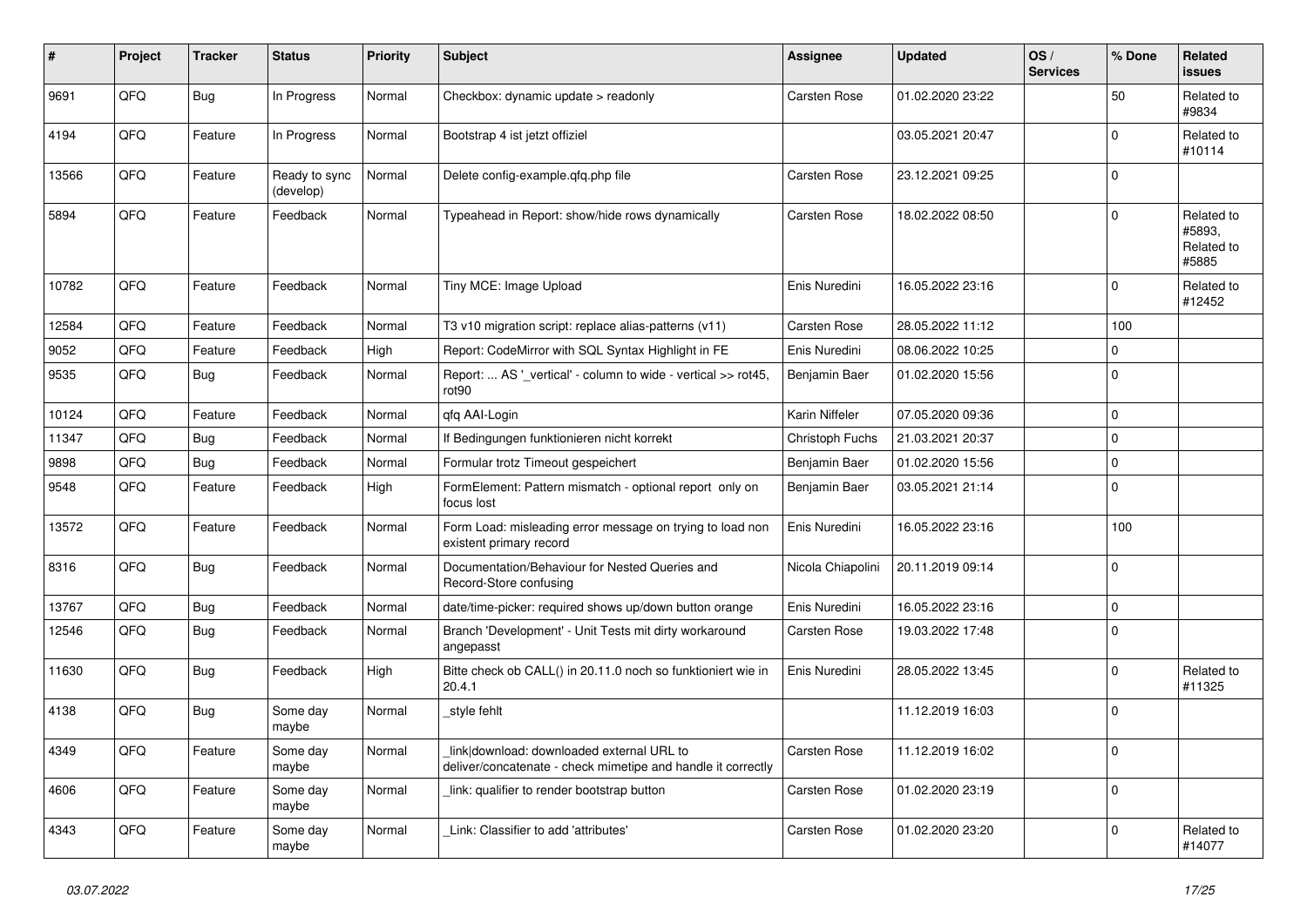| #     | Project | <b>Tracker</b> | <b>Status</b>     | <b>Priority</b> | <b>Subject</b>                                                                                                                                           | <b>Assignee</b> | <b>Updated</b>   | OS/<br><b>Services</b> | % Done         | Related<br><b>issues</b>                    |
|-------|---------|----------------|-------------------|-----------------|----------------------------------------------------------------------------------------------------------------------------------------------------------|-----------------|------------------|------------------------|----------------|---------------------------------------------|
| 5342  | QFQ     | Feature        | Some day<br>maybe | Normal          | link - with HTML Attributes                                                                                                                              |                 | 01.02.2020 23:20 |                        | $\mathbf 0$    | Related to<br>#14077                        |
| 4122  | QFQ     | Bug            | Some day<br>maybe | Normal          | file: Render Mode hat keinen Effekt                                                                                                                      |                 | 11.12.2019 16:03 |                        | $\overline{0}$ |                                             |
| 2643  | QFQ     | Bug            | Some day<br>maybe | Normal          | Zend / PHP Webinars anschauen                                                                                                                            | Carsten Rose    | 01.02.2020 15:56 |                        | $\Omega$       |                                             |
| 3285  | QFQ     | Feature        | Some day<br>maybe | Normal          | Zeichenlimit pro Feld: textarea / editor                                                                                                                 | Carsten Rose    | 11.12.2019 16:02 |                        | $\Omega$       |                                             |
| 3677  | QFQ     | Feature        | Some day<br>maybe | Normal          | wkhtmltopdf: FE User access prohibited, if client IP changes<br>- \$TYPO3_CONF_VARS[FE][lockIP]                                                          | Carsten Rose    | 11.12.2019 16:02 |                        | $\mathbf 0$    |                                             |
| 3061  | QFQ     | <b>Bug</b>     | Some day<br>maybe | High            | winstitute: mysql connection durcheinander - nmhp17<br>(ag7)/QFQ arbeitet mit DB/Tabellen von biostat.                                                   | Carsten Rose    | 03.05.2021 21:14 |                        | $\mathbf{0}$   |                                             |
| 5665  | QFQ     | Feature        | Some day<br>maybe | Normal          | Versuch das '{{!' nicht mehr noetig ist.                                                                                                                 | Carsten Rose    | 01.02.2020 23:20 |                        | $\Omega$       | Related to<br>#7432,<br>Related to<br>#7434 |
| 4652  | QFQ     | Feature        | Some day<br>maybe | Normal          | UZH CD: Weiterleitung auf benutzerdefinierte 403/404 Seite                                                                                               | Carsten Rose    | 01.02.2020 23:20 |                        | $\mathbf{0}$   |                                             |
| 5991  | QFQ     | Bug            | Some day<br>maybe | Normal          | URLs with ' ' or long parameter are problematic                                                                                                          | Carsten Rose    | 01.02.2020 23:19 |                        | $\mathbf 0$    |                                             |
| 3332  | QFQ     | Feature        | Some day<br>maybe | Normal          | Uploads: Thumbnails, Details zum hochgeladenen File                                                                                                      | Carsten Rose    | 11.12.2019 16:02 |                        | $\mathbf{0}$   | Related to<br>#3264,<br>Related to<br>#5333 |
| 5706  | QFQ     | Bug            | Some day<br>maybe | Normal          | upload: fileDestination needs to be sanatized                                                                                                            | Carsten Rose    | 01.02.2020 23:19 |                        | $\mathbf 0$    |                                             |
| 6704  | QFQ     | Feature        | Some day<br>maybe | Normal          | Upload Mode: Bilder in Notizen rechts sollen aktuellen<br>Upload repräsentieren.                                                                         |                 | 01.02.2020 23:19 |                        | $\mathbf 0$    | Related to<br>#3264                         |
| 4197  | QFQ     | Feature        | Some day<br>maybe | Normal          | Unit Test fuer JSON Stream von QuickFormQuery.php ><br>doForm()                                                                                          | Carsten Rose    | 11.12.2019 16:03 |                        | $\overline{0}$ |                                             |
| 10116 | QFQ     | Feature        | Some day<br>maybe | Normal          | TypeAhead: Tag - show inside 'input' element                                                                                                             | Carsten Rose    | 16.09.2021 15:09 |                        | $\mathbf{0}$   |                                             |
| 4398  | QFQ     | <b>Bug</b>     | Some day<br>maybe | Normal          | Typeahead: mouse click in a prefilled input opens a single<br>item dropdown with the current value - click on it seems to<br>set the value, not the key. | Benjamin Baer   | 01.02.2020 23:20 |                        | $\Omega$       | Related to<br>#4457                         |
| 5805  | QFQ     | Feature        | Some day<br>maybe | Normal          | TypeAHead SQL value instead of key stored                                                                                                                |                 | 01.02.2020 23:19 |                        | $\mathbf 0$    | Related to<br>#5444                         |
| 3895  | QFQ     | <b>Bug</b>     | Some day<br>maybe | Normal          | typeahead pedantic: on lehrkredit Idap webpass - if only one<br>person is in dropdown, such person can't be selected                                     | Carsten Rose    | 11.12.2019 16:03 |                        | $\mathbf{0}$   |                                             |
| 5895  | QFQ     | Feature        | Some day<br>maybe | Normal          | Tutorial: List of all QFQ Features                                                                                                                       |                 | 01.02.2020 23:19 |                        | $\mathbf 0$    |                                             |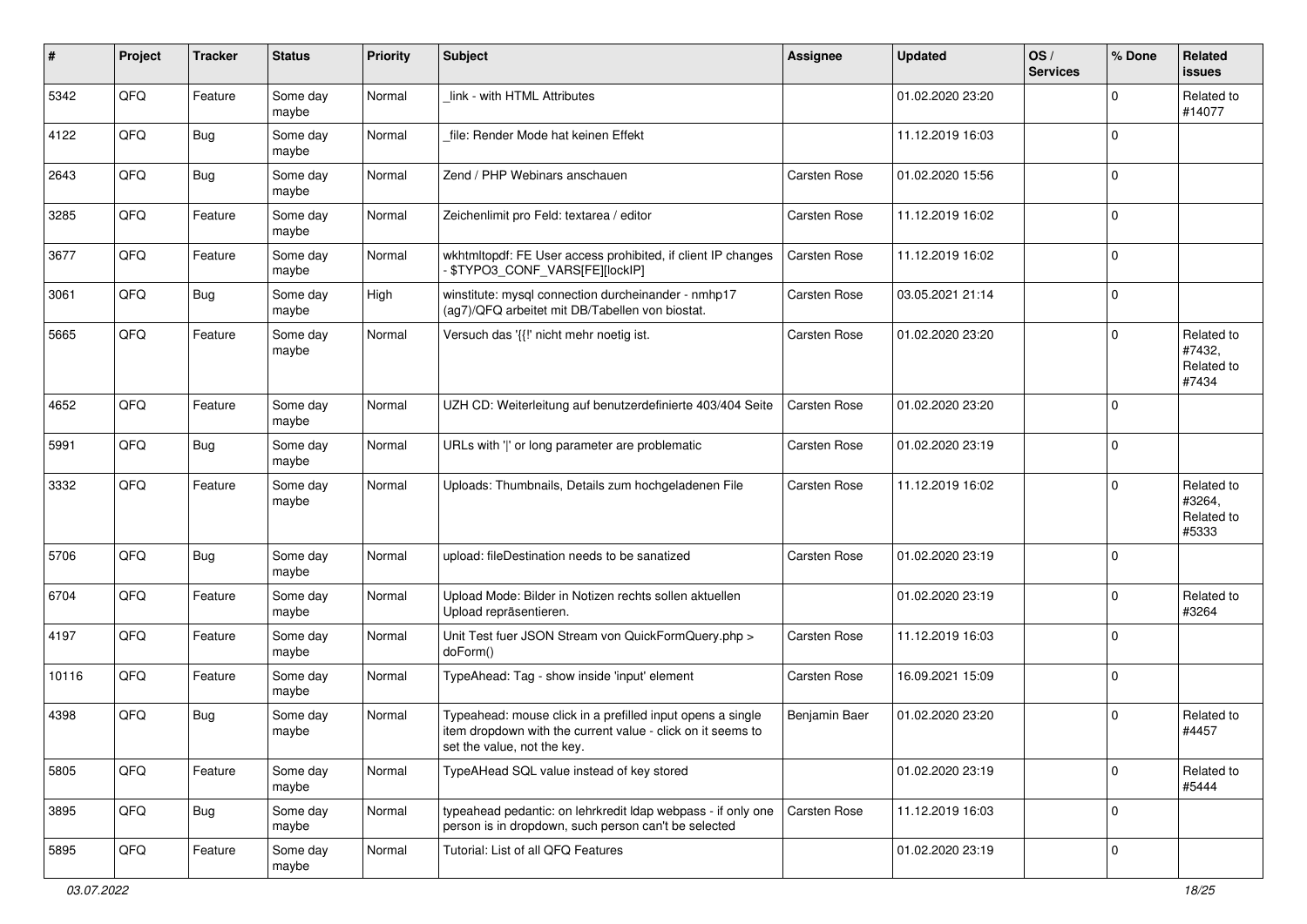| #     | Project | <b>Tracker</b> | <b>Status</b>     | <b>Priority</b> | Subject                                                                                                   | <b>Assignee</b> | <b>Updated</b>   | OS/<br><b>Services</b> | % Done       | Related<br>issues                           |
|-------|---------|----------------|-------------------|-----------------|-----------------------------------------------------------------------------------------------------------|-----------------|------------------|------------------------|--------------|---------------------------------------------|
| 7456  | QFQ     | Bug            | Some day<br>maybe | Low             | Todos in Code: solve or make ticket                                                                       | Carsten Rose    | 16.09.2021 15:10 |                        | $\Omega$     |                                             |
| 9704  | QFQ     | Feature        | Some day<br>maybe | Normal          | Thumbnails Generieren beim Splitten von PDF Files                                                         | Carsten Rose    | 11.12.2019 16:01 |                        | $\mathbf 0$  |                                             |
| 5452  | QFQ     | Feature        | Some day<br>maybe | Normal          | Thumbnails from PDF: bad quality                                                                          |                 | 01.02.2020 23:20 |                        | $\Omega$     |                                             |
| 7402  | QFQ     | <b>Bug</b>     | Some day<br>maybe | Normal          | thumbnail cache: outdated picture when permission denied<br>and permission resolved.                      |                 | 01.02.2020 23:20 |                        | $\mathbf 0$  |                                             |
| 4757  | QFQ     | Feature        | Some day<br>maybe | Normal          | Test subrecord: download links ok? Links ok?                                                              | Carsten Rose    | 01.02.2020 23:20 |                        | $\mathbf{0}$ |                                             |
| 8056  | QFQ     | Feature        | Some day<br>maybe | Normal          | Termin Organisation (Reservation)                                                                         |                 | 01.02.2020 23:19 |                        | $\mathbf 0$  | Related to<br>#8658                         |
| 4816  | QFQ     | Feature        | Some day<br>maybe | Normal          | Templates for QFQ Reports (Tables, Radios, )                                                              |                 | 01.02.2020 23:20 |                        | $\Omega$     |                                             |
| 4549  | QFQ     | Bug            | Some day<br>maybe | Normal          | TemplateGroups: FE.type SELECT loose selected value<br>after save                                         | Carsten Rose    | 01.02.2020 23:20 |                        | $\Omega$     | Related to<br>#4548,<br>Related to<br>#4771 |
| 3588  | QFQ     | <b>Bug</b>     | Some day<br>maybe | Normal          | templateGroup: versteckte Elemente werden weiterhin<br>gespeichert.                                       | Carsten Rose    | 11.12.2019 16:02 |                        | $\mathbf 0$  |                                             |
| 3385  | QFQ     | Feature        | Some day<br>maybe | Normal          | templateGroup: insert/update/delete non primary records                                                   | Carsten Rose    | 11.12.2019 16:02 |                        | $\mathbf{0}$ |                                             |
| 3882  | QFQ     | Bug            | Some day<br>maybe | Normal          | templateGroup: disable 'add' if limit is reached - funktioniert<br>nicht wenn bereits records existierten | Carsten Rose    | 11.12.2019 16:03 |                        | $\mathbf{0}$ |                                             |
| 4445  | QFQ     | Feature        | Some day<br>maybe | Normal          | template group: Option to simulate fieldset                                                               |                 | 28.06.2021 14:11 |                        | $\Omega$     |                                             |
| 6970  | QFQ     | Feature        | Some day<br>maybe | Normal          | tablesorter: default fuer 'sortReset' aendern von 'Ctrl' zu 'Alt'                                         | Benjamin Baer   | 01.02.2020 23:21 |                        | $\Omega$     |                                             |
| 9130  | QFQ     | Feature        | Some day<br>maybe | Normal          | tablesorter: Automatic Row numbering / Zeilenummer                                                        | Benjamin Baer   | 01.02.2020 23:22 |                        | $\mathbf 0$  |                                             |
| 10745 | QFQ     | Feature        | Some day<br>maybe | Normal          | Tablesorter Excel Export                                                                                  | Carsten Rose    | 16.09.2021 15:09 |                        | $\mathbf{0}$ |                                             |
| 4258  | QFQ     | Feature        | Some day<br>maybe | High            | System Defaults: Forms                                                                                    | Carsten Rose    | 03.05.2021 21:14 |                        | $\mathbf 0$  |                                             |
| 3402  | QFQ     | Feature        | Some day<br>maybe | Normal          | Syntax Highlighting via CodeMirror                                                                        | Carsten Rose    | 11.12.2019 16:02 |                        | 100          | Related to<br>#3207                         |
| 7281  | QFQ     | Bug            | Some day<br>maybe | Normal          | Subrecords: on large screen separator line too short                                                      |                 | 01.02.2020 23:19 |                        | $\mathbf 0$  |                                             |
| 4026  | QFQ     | Feature        | Some day<br>maybe | Normal          | sqlLog.sql: log number of FE.id                                                                           | Carsten Rose    | 11.12.2019 16:03 |                        | $\mathbf 0$  | Related to<br>#5458                         |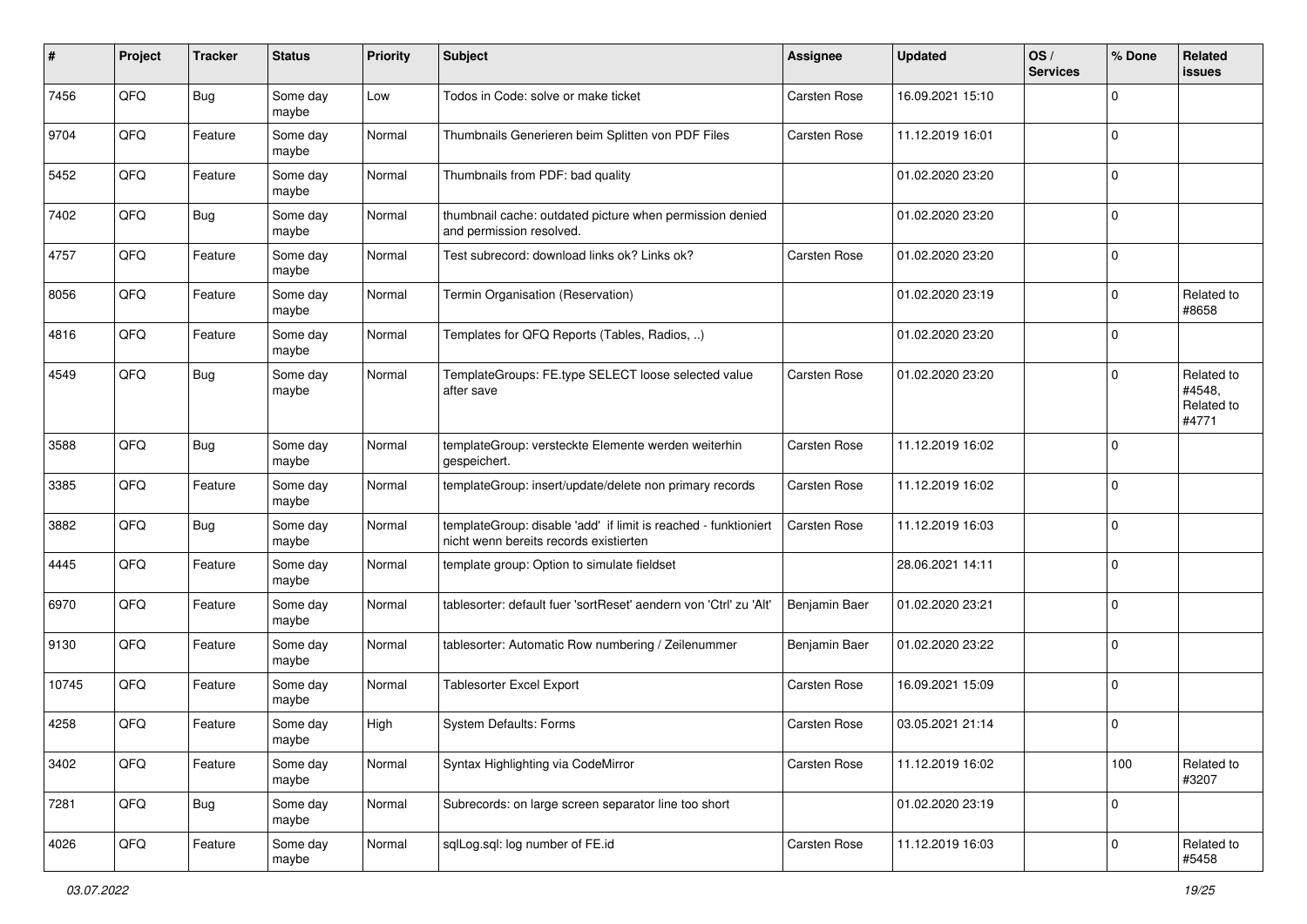| #     | Project | <b>Tracker</b> | <b>Status</b>     | <b>Priority</b> | <b>Subject</b>                                                                                  | <b>Assignee</b> | <b>Updated</b>   | OS/<br><b>Services</b> | % Done       | Related<br>issues                                                     |
|-------|---------|----------------|-------------------|-----------------|-------------------------------------------------------------------------------------------------|-----------------|------------------|------------------------|--------------|-----------------------------------------------------------------------|
| 3941  | QFQ     | Feature        | Some day<br>maybe | Normal          | sqlAfter: es sollten mehrere moeglich sein                                                      | Carsten Rose    | 11.12.2019 16:03 |                        | $\mathbf 0$  | Related to<br>#3942                                                   |
| 4442  | QFQ     | Feature        | Some day<br>maybe | Normal          | Special Column Name: _link - new symbol G (Glyph) to<br>choose any available symbol             |                 | 11.12.2019 16:02 |                        | 0            |                                                                       |
| 7107  | QFQ     | Feature        | Some day<br>maybe | Normal          | Showcase Registration Tool: Anmeldung / Administration :<br>Liste Anmeldungen / Emaileinaldung  | Carsten Rose    | 11.12.2019 16:01 |                        | $\mathbf 0$  |                                                                       |
| 3537  | QFQ     | Feature        | Some day<br>maybe | Low             | SHOW COLUMNS FROM tableName - Extend '{{!'<br>definition                                        | Carsten Rose    | 11.12.2019 16:02 |                        | $\mathbf 0$  |                                                                       |
| 4551  | QFQ     | Feature        | Some day<br>maybe | Normal          | Set 'pills' via dynamicUpdate to show/hide/disabled                                             |                 | 01.02.2020 23:20 |                        | $\mathbf 0$  | Related to<br>#3752                                                   |
| 4956  | QFQ     | Feature        | Some day<br>maybe | Normal          | Sendmail: Benutzerdefinierte Headers                                                            | Carsten Rose    | 11.12.2019 16:02 |                        | $\mathbf 0$  |                                                                       |
| 880   | QFQ     | Feature        | Some day<br>maybe | Urgent          | Security: PHP, SQL Injection, XSS                                                               |                 | 03.05.2021 21:14 |                        | 0            | Related to<br>#14320                                                  |
| 5428  | QFQ     | Feature        | Some day<br>maybe | Normal          | secure thumbnail: late render on access.                                                        | Carsten Rose    | 01.02.2020 23:20 |                        | 0            |                                                                       |
| 7921  | QFQ     | Feature        | Some day<br>maybe | Normal          | Rest API Export: URL kuerzer machen                                                             |                 | 01.02.2020 23:19 |                        | $\mathbf 0$  |                                                                       |
| 4454  | QFQ     | Bug            | Some day<br>maybe | Normal          | Required Elements: multiple elements in a row - whole row<br>marked if only one input is empty. | Benjamin Baer   | 01.02.2020 23:20 |                        | $\mathbf 0$  |                                                                       |
| 5129  | QFQ     | Feature        | Some day<br>maybe | Normal          | Reports: SQL fuer x Achse und y Achse                                                           |                 | 11.12.2019 16:02 |                        | $\mathbf 0$  |                                                                       |
| 4435  | QFQ     | Feature        | Some day<br>maybe | Normal          | Report: striptags - specify allowed tags                                                        |                 | 01.02.2020 23:20 |                        | $\mathbf 0$  |                                                                       |
| 3991  | QFQ     | Feature        | Some day<br>maybe | Normal          | report: Columnname '_skipWrap' skips 'fbeg', 'fend'                                             | Carsten Rose    | 11.12.2019 16:03 |                        | $\mathbf 0$  |                                                                       |
| 3967  | QFQ     | Feature        | Some day<br>maybe | High            | Report: Checkbox, Radio, Dropdown, Input welches ohne<br>Submit funktioniert - 'Inline-Form'    | Carsten Rose    | 03.05.2021 21:14 |                        | $\mathbf 0$  |                                                                       |
| 11323 | QFQ     | Feature        | Some day<br>maybe | Normal          | Report Frontend Editor Modal + Codemirror                                                       | Carsten Rose    | 16.09.2021 15:10 |                        | $\mathbf 0$  | Related to<br>#11036                                                  |
| 4640  | QFQ     | Feature        | Some day<br>maybe | Normal          | Rename System Forms                                                                             |                 | 01.02.2020 23:20 |                        | $\mathbf 0$  |                                                                       |
| 12611 | QFQ     | Feature        | Some day<br>maybe | Normal          | Refactoring: Bootstrap with Lazy Loading                                                        | Carsten Rose    | 08.06.2022 10:37 |                        | $\mathbf{0}$ | Related to<br>#12490,<br>Related to<br>#10013,<br>Related to<br>#7732 |
| 3109  | QFQ     | Bug            | Some day<br>maybe | High            | RealUrl: Links werden nicht korrekt gerendert                                                   | Carsten Rose    | 03.05.2021 21:14 |                        | $\mathbf 0$  |                                                                       |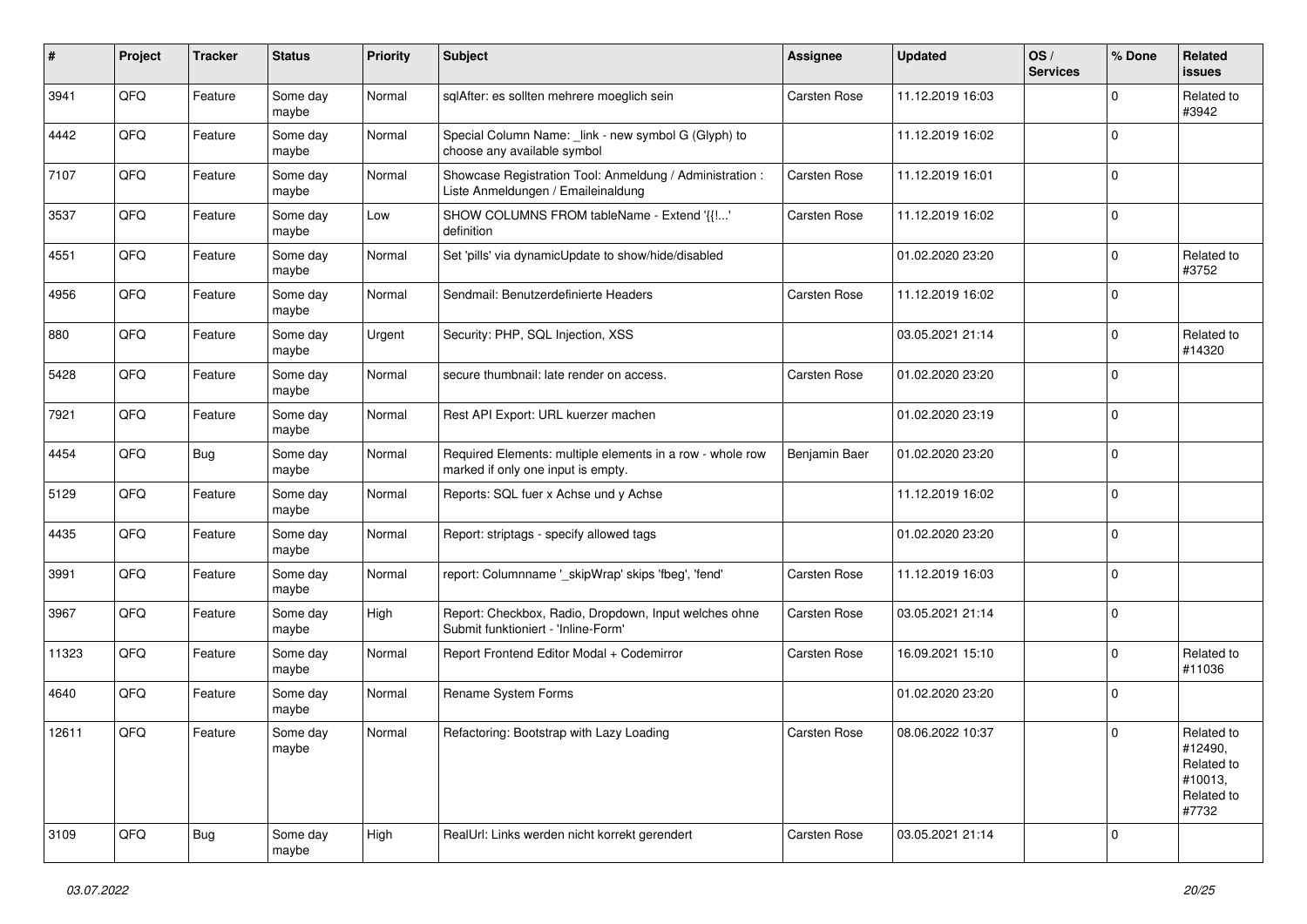| #    | Project | <b>Tracker</b> | <b>Status</b>     | <b>Priority</b> | <b>Subject</b>                                                                                              | <b>Assignee</b> | <b>Updated</b>   | OS/<br><b>Services</b> | % Done      | Related<br>issues                              |
|------|---------|----------------|-------------------|-----------------|-------------------------------------------------------------------------------------------------------------|-----------------|------------------|------------------------|-------------|------------------------------------------------|
| 1623 | QFQ     | Feature        | Some day<br>maybe | Normal          | RealURL                                                                                                     |                 | 11.12.2019 16:03 |                        | 30          |                                                |
| 9020 | QFQ     | Bug            | Some day<br>maybe | Normal          | radio mit buttonClass und dynamicUpdate lassen sich nicht<br>kombinieren                                    |                 | 11.12.2019 16:01 |                        | $\mathbf 0$ |                                                |
| 5851 | QFQ     | Feature        | Some day<br>maybe | Normal          | Queue System implementieren: MQTT, RabbitMQ                                                                 |                 | 01.02.2020 23:20 |                        | $\mathbf 0$ | Related to<br>#5715                            |
| 4771 | QFQ     | Bug            | Some day<br>maybe | Normal          | qfq: select-down-values empty after save (edit-form for<br>program administrators)                          | Carsten Rose    | 01.02.2020 23:20 |                        | $\mathbf 0$ | Related to<br>#4549, Has<br>duplicate<br>#4282 |
| 8586 | QFQ     | Feature        | Some day<br>maybe | Normal          | QFQ: Enhance Error message for 'record not found'                                                           | Carsten Rose    | 16.09.2021 15:10 |                        | $\mathbf 0$ |                                                |
| 5480 | QFQ     | Feature        | Some day<br>maybe | Normal          | QFQ: Dokumentation mit Screenshots versehen                                                                 | Carsten Rose    | 01.02.2020 23:20 |                        | 0           | Related to<br>#9879                            |
| 4839 | QFQ     | Feature        | Some day<br>maybe | Normal          | qfq-handle in <head> Abschnitt</head>                                                                       | Carsten Rose    | 11.12.2019 16:02 |                        | $\mathbf 0$ |                                                |
| 7108 | QFQ     | Feature        | Some day<br>maybe | Normal          | QFQ Wrap Elements                                                                                           |                 | 11.12.2019 16:01 |                        | $\mathbf 0$ |                                                |
| 3692 | QFQ     | Feature        | Some day<br>maybe | Normal          | QFQ Webseite                                                                                                | Benjamin Baer   | 11.12.2019 16:02 |                        | $\mathbf 0$ | Related to<br>#5033                            |
| 5892 | QFQ     | Feature        | Some day<br>maybe | Normal          | QFQ should use T3 API to manipulate FE GROUP<br>membership                                                  |                 | 01.02.2020 23:20 |                        | $\mathbf 0$ |                                                |
| 1635 | QFQ     | Feature        | Some day<br>maybe | Normal          | QFQ Extension content record: weitere Optionen<br>einblenden.                                               | Carsten Rose    | 11.12.2019 16:03 |                        | $\mathbf 0$ |                                                |
| 9024 | QFQ     | <b>Bug</b>     | Some day<br>maybe | Normal          | QFQ Einarbeitung                                                                                            |                 | 01.02.2020 15:56 |                        | $\mathbf 0$ |                                                |
| 5389 | QFQ     | Feature        | Some day<br>maybe | Normal          | QFQ Design: Multline label / note                                                                           | Benjamin Baer   | 01.02.2020 23:19 |                        | $\mathbf 0$ |                                                |
| 5160 | QFQ     | Feature        | Some day<br>maybe | Normal          | QFQ collaborative / together.js, ShareJS, y-js, collaborative,                                              |                 | 11.12.2019 16:02 |                        | $\mathbf 0$ |                                                |
| 1234 | QFQ     | Feature        | Some day<br>maybe | Normal          | QF: Record numbering: Im Grid soll in Spalte 1optional die<br>laufende Nummer der Records angezeigt werden. |                 | 01.02.2020 23:20 |                        | $\mathbf 0$ |                                                |
| 955  | QFQ     | Feature        | Some day<br>maybe | Normal          | QF: Notizen vor/nach dem Form                                                                               |                 | 01.02.2020 23:20 |                        | $\mathbf 0$ |                                                |
| 1251 | QFQ     | Feature        | Some day<br>maybe | Normal          | QF: Combo                                                                                                   |                 | 11.12.2019 16:03 |                        | $\mathbf 0$ |                                                |
| 1253 | QFQ     | Feature        | Some day<br>maybe | Normal          | QF: Colorpicker                                                                                             |                 | 11.12.2019 16:03 |                        | $\pmb{0}$   |                                                |
| 3495 | QFQ     | Feature        | Some day<br>maybe | Normal          | Predifined Parameter werden nicht in '+' (add new record)<br>SIP gerendert.                                 |                 | 11.12.2019 16:02 |                        | $\mathbf 0$ |                                                |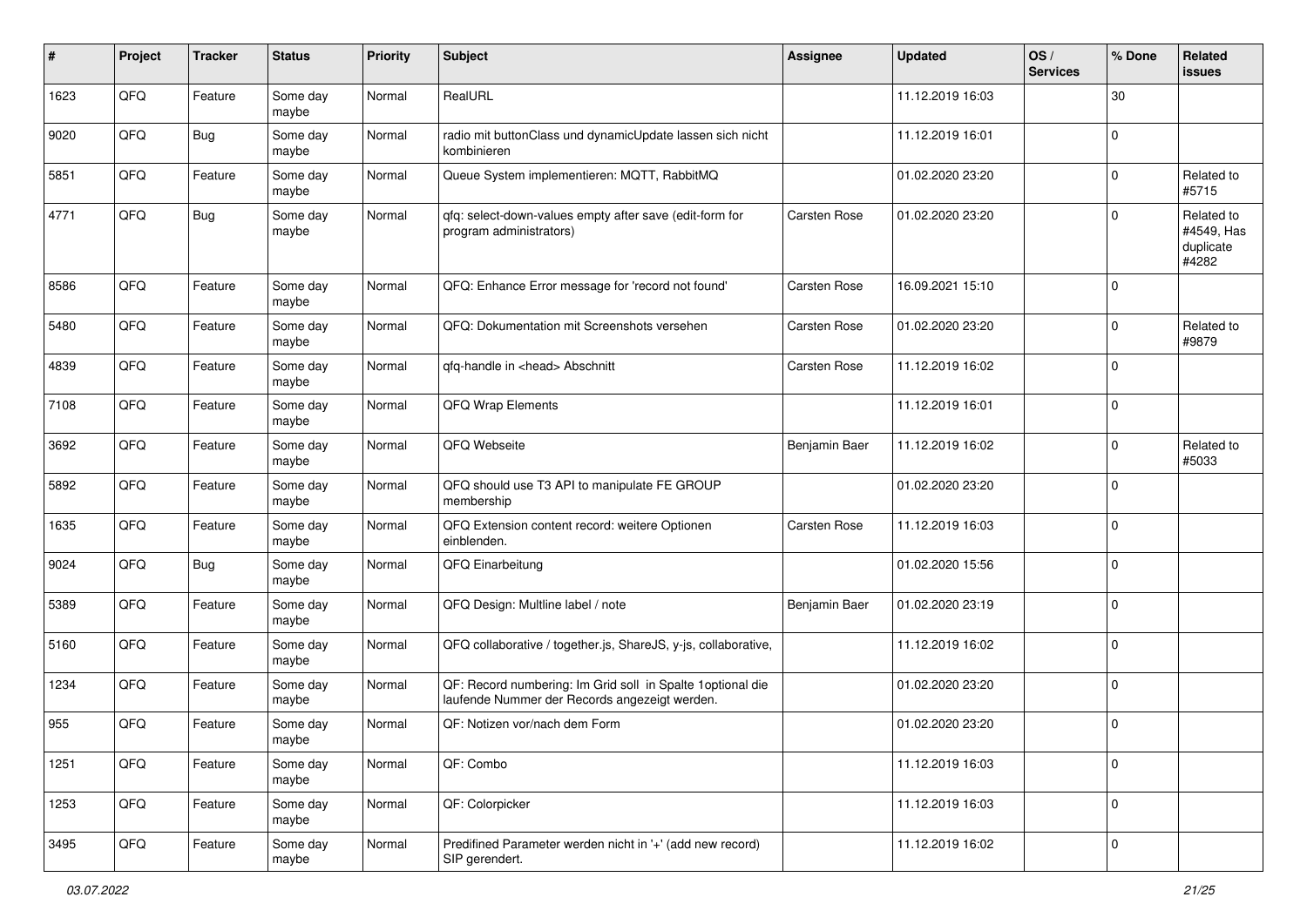| #    | Project | <b>Tracker</b> | <b>Status</b>     | <b>Priority</b> | <b>Subject</b>                                                                    | Assignee       | <b>Updated</b>   | OS/<br><b>Services</b> | % Done      | Related<br><b>issues</b> |
|------|---------|----------------|-------------------|-----------------|-----------------------------------------------------------------------------------|----------------|------------------|------------------------|-------------|--------------------------|
| 2063 | QFQ     | <b>Bug</b>     | Some day<br>maybe | Normal          | Pills auf 'inaktiv' setzen falls keine Element auf dem Pill<br>sichtbar sind.     | Benjamin Baer  | 11.12.2019 16:03 |                        | $\Omega$    | Related to<br>#3752      |
| 7336 | QFQ     | Feature        | Some day<br>maybe | Normal          | PDF Upload: disallow PDFs with specific Meta information                          | Carsten Rose   | 11.12.2019 16:01 |                        | $\Omega$    |                          |
| 8101 | QFQ     | Feature        | Some day<br>maybe | Normal          | Password hash: support further hashing methods                                    | Carsten Rose   | 16.09.2021 15:10 |                        | $\mathbf 0$ |                          |
| 3613 | QFQ     | <b>Bug</b>     | Some day<br>maybe | Normal          | note /note unchecked -> note div (col-md) wird weiterhin<br>gerendert             | Elias Villiger | 01.02.2020 23:19 |                        | 100         |                          |
| 4546 | QFQ     | <b>Bug</b>     | Some day<br>maybe | Normal          | NH: SIP storage is destroyed                                                      |                | 01.02.2020 23:20 |                        | $\mathbf 0$ |                          |
| 7229 | QFQ     | Feature        | Some day<br>maybe | Normal          | New FormElement.type: Button                                                      |                | 01.02.2021 12:32 |                        | $\mathbf 0$ |                          |
| 4446 | QFQ     | Feature        | Some day<br>maybe | Normal          | New FE get same feldContainerId as last modifed FE                                |                | 01.02.2020 23:20 |                        | $\mathbf 0$ |                          |
| 6084 | QFQ     | Feature        | Some day<br>maybe | Normal          | New escape type: 'D' - convert date                                               |                | 01.02.2020 23:19 |                        | $\mathbf 0$ |                          |
| 9579 | QFQ     | Feature        | Some day<br>maybe | Normal          | Multiform with Process Row                                                        | Carsten Rose   | 11.12.2019 16:01 |                        | $\Omega$    |                          |
| 4365 | QFQ     | Feature        | Some day<br>maybe | Normal          | Multi Language: new way of config                                                 | Carsten Rose   | 01.02.2020 23:20 |                        | $\mathbf 0$ |                          |
| 3646 | QFQ     | Feature        | Some day<br>maybe | Normal          | Moeglichkeit HTML Tags in Reports auszugeben (zu<br>enkodieren: htmlspecialchars) |                | 11.12.2019 16:02 |                        | $\mathbf 0$ | Related to<br>#14320     |
| 4626 | QFQ     | Feature        | Some day<br>maybe | Normal          | Mobile View: 'classBody=qfq-form-right' makes no sense                            |                | 01.02.2020 23:20 |                        | $\mathbf 0$ |                          |
| 4027 | QFQ     | Feature        | Some day<br>maybe | Normal          | Missing: orange 'check' / 'bullet'                                                |                | 11.12.2019 16:03 |                        | $\mathbf 0$ |                          |
| 7104 | QFQ     | Feature        | Some day<br>maybe | Normal          | Manual: hint about escaping if '\r' appears in mail body                          |                | 11.12.2019 16:01 |                        | $\mathbf 0$ |                          |
| 4440 | QFQ     | Feature        | Some day<br>maybe | Normal          | Manual.rst: explain how to. expand PHP Session to 4h                              |                | 11.12.2019 16:02 |                        | $\mathbf 0$ |                          |
| 2084 | QFQ     | Feature        | Some day<br>maybe | Normal          | Mailto mit encryption: Subrecord                                                  | Carsten Rose   | 11.12.2019 16:03 |                        | $\mathbf 0$ | Related to<br>#2082      |
| 5455 | QFQ     | Feature        | Some day<br>maybe | Normal          | Mail Redirects grld abhaengig                                                     |                | 01.02.2020 23:20 |                        | $\Omega$    |                          |
| 4974 | QFQ     | Feature        | Some day<br>maybe | Normal          | Long polling - inform all listening clients of changes                            |                | 11.12.2019 16:02 |                        | $\mathbf 0$ |                          |
| 5852 | QFQ     | Feature        | Some day<br>maybe | Normal          | Logging: mail.log / sql.log - im FE anzeigen und via AJAX<br>aktualisieren        | Carsten Rose   | 01.02.2020 23:19 |                        | $\Omega$    | Related to<br>#5885      |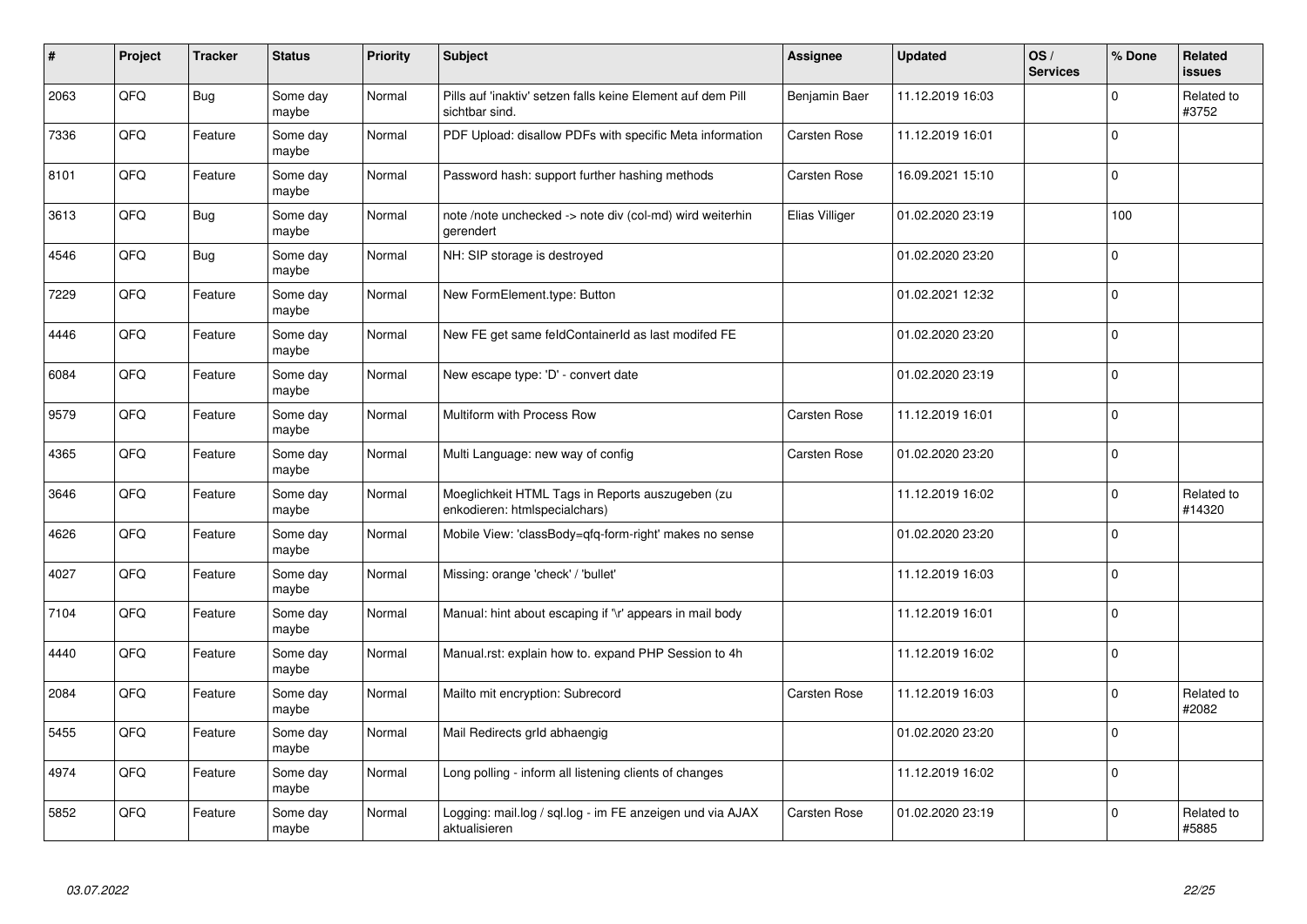| ∦     | Project | <b>Tracker</b> | <b>Status</b>     | <b>Priority</b> | <b>Subject</b>                                                                                         | Assignee      | <b>Updated</b>   | OS/<br><b>Services</b> | % Done      | Related<br><b>issues</b>                                               |
|-------|---------|----------------|-------------------|-----------------|--------------------------------------------------------------------------------------------------------|---------------|------------------|------------------------|-------------|------------------------------------------------------------------------|
| 4439  | QFQ     | Feature        | Some day<br>maybe | Normal          | Log: report all actions fired by an FE Element, incl. the<br>original directive (slaveld, sqllnsert, ) |               | 01.02.2020 23:20 |                        | $\Omega$    | Related to<br>#4432,<br>Related to<br>#5458                            |
| 4433  | QFQ     | Feature        | Some day<br>maybe | Normal          | Log when SIP will be destroyed by QFQ for any (security)<br>reason                                     |               | 01.02.2020 23:20 |                        | $\Omega$    | Related to<br>#4432,<br>Related to<br>#5458                            |
| 3617  | QFQ     | Feature        | Some day<br>maybe | Normal          | Load javascripts at bottom                                                                             |               | 11.12.2019 16:02 |                        | $\mathbf 0$ |                                                                        |
| 3457  | QFQ     | Feature        | Some day<br>maybe | Normal          | LDAP: concat multi values to one single entry                                                          | Carsten Rose  | 11.12.2019 16:02 |                        | $\Omega$    |                                                                        |
| 1946  | QFQ     | Feature        | Some day<br>maybe | Normal          | Kontrolle ob der ReadOnly Modus bei den<br>Formularelementen korrekt implementiert ist                 | Carsten Rose  | 11.12.2019 16:03 |                        | $\mathbf 0$ |                                                                        |
| 1510  | QFQ     | Feature        | Some day<br>maybe | Normal          | jquery von google laden, falls das nicht geht lokal                                                    |               | 11.12.2019 16:03 |                        | $\Omega$    |                                                                        |
| 7732  | QFQ     | Feature        | Some day<br>maybe | Normal          | Javascript: Lazy Loading der add on libs                                                               | Benjamin Baer | 08.06.2022 10:38 |                        | $\Omega$    | Related to<br>#12611,<br>Related to<br>#12490,<br>Related to<br>#10013 |
| 4259  | QFQ     | Feature        | Some day<br>maybe | Normal          | Instant trigger a cron job                                                                             | Carsten Rose  | 11.12.2019 16:03 |                        | $\Omega$    |                                                                        |
| 11036 | QFQ     | Feature        | Some day<br>maybe | Normal          | inline report editor permissions                                                                       | Carsten Rose  | 16.09.2021 15:09 |                        | $\Omega$    | Related to<br>#11323                                                   |
| 2950  | QFQ     | Feature        | Some day<br>maybe | Normal          | Inhalt QFQ Records als File                                                                            |               | 11.12.2019 16:03 |                        | $\Omega$    |                                                                        |
| 4659  | QFQ     | <b>Bug</b>     | Some day<br>maybe | Normal          | infoButtonExtra                                                                                        | Carsten Rose  | 01.02.2020 23:20 |                        | 0           |                                                                        |
| 7453  | QFQ     | Feature        | Some day<br>maybe | Normal          | import / export forms QFQ                                                                              | Carsten Rose  | 16.09.2021 15:10 |                        | $\Omega$    |                                                                        |
| 9126  | QFQ     | <b>Bug</b>     | Some day<br>maybe | Normal          | hidden Form elements are present in page source                                                        |               | 02.01.2021 18:41 |                        | $\Omega$    |                                                                        |
| 10095 | QFQ     | Feature        | Some day<br>maybe | Normal          | Generic Gitlab Integration into QFQ                                                                    | Carsten Rose  | 16.09.2021 15:10 |                        | $\Omega$    |                                                                        |
| 6515  | QFQ     | Feature        | Some day<br>maybe | Normal          | Formular: Felder dynamisch ein/ausblenden                                                              |               | 11.12.2019 16:02 |                        | $\Omega$    |                                                                        |
| 3570  | QFQ     | Bug            | Some day<br>maybe | High            | Formular mit prmitnew permitEdit=Always wird nicht<br>aufgerufen (ist leer)                            | Carsten Rose  | 03.05.2021 21:14 |                        | $\mathbf 0$ |                                                                        |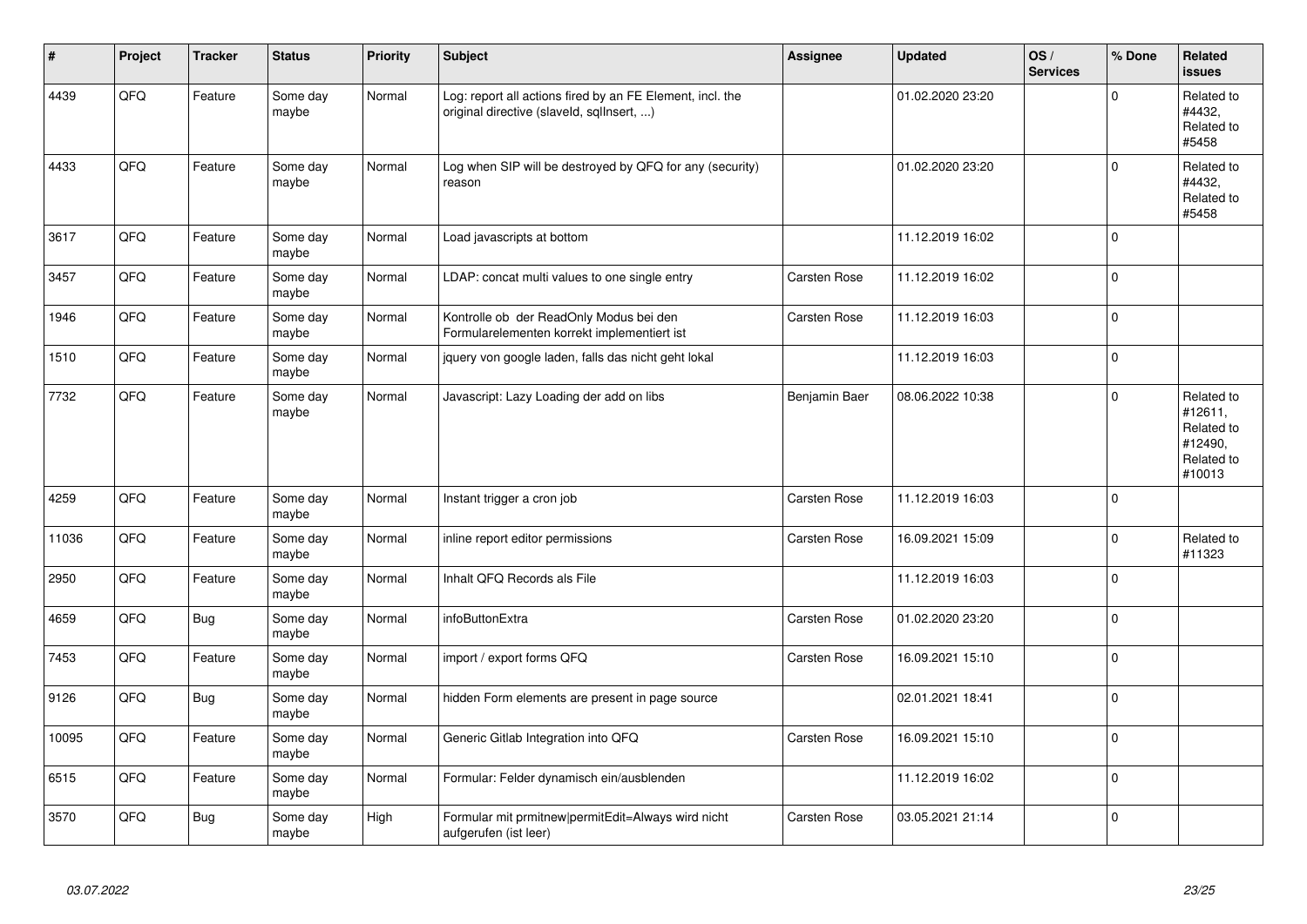| ∦     | Project | <b>Tracker</b> | <b>Status</b>     | <b>Priority</b> | <b>Subject</b>                                                                                                                                           | Assignee            | <b>Updated</b>   | OS/<br><b>Services</b> | % Done      | Related<br>issues    |
|-------|---------|----------------|-------------------|-----------------|----------------------------------------------------------------------------------------------------------------------------------------------------------|---------------------|------------------|------------------------|-------------|----------------------|
| 4008  | QFQ     | <b>Bug</b>     | Some day<br>maybe | Normal          | FormElemen.type=sendmail: wrong 'TO' if 'real<br>name <rea@mail.to>' is used</rea@mail.to>                                                               | Carsten Rose        | 11.12.2019 16:03 |                        | $\Omega$    |                      |
| 3350  | QFQ     | Feature        | Some day<br>maybe | Normal          | FormEditor: Hilfetext hinter 'checktype'                                                                                                                 | Carsten Rose        | 11.12.2019 16:02 |                        | $\Omega$    |                      |
| 3877  | QFQ     | Feature        | Some day<br>maybe | Normal          | FormEditor: die Felder die aktuell nicht gebraucht werden<br>nur auf readonly/disabled setzen (nicht ausblenden > das<br>irritiert.                      | Carsten Rose        | 11.12.2019 16:03 |                        | $\Omega$    |                      |
| 7278  | QFQ     | Feature        | Some day<br>maybe | Normal          | Form: Wert vordefinieren der immer gesetzt wird                                                                                                          |                     | 02.05.2021 09:27 |                        | $\Omega$    |                      |
| 4443  | QFQ     | Feature        | Some day<br>maybe | Normal          | Form: multiple secondary tables                                                                                                                          |                     | 01.02.2020 23:20 |                        | $\mathbf 0$ |                      |
| 3708  | QFQ     | Feature        | Some day<br>maybe | Normal          | Form: input - 'specialchars', 'none'  gewisse tags erlauben,<br>andere verbieten                                                                         | Carsten Rose        | 11.12.2019 16:02 |                        | $\Omega$    | Related to<br>#14320 |
| 5983  | QFQ     | Feature        | Some day<br>maybe | Normal          | Form Submit (save & update): normalize date/-time FE                                                                                                     | Carsten Rose        | 01.02.2020 23:19 |                        | $\Omega$    |                      |
| 5557  | QFQ     | <b>Bug</b>     | Some day<br>maybe | Normal          | Form load: STORE_RECORD filled, but should be empty                                                                                                      | Carsten Rose        | 01.02.2020 23:19 |                        | $\Omega$    |                      |
| 12315 | QFQ     | Feature        | Some day<br>maybe | Normal          | Form History (Diffs) / Backups                                                                                                                           | Carsten Rose        | 16.09.2021 15:10 |                        | $\Omega$    |                      |
| 11322 | QFQ     | Feature        | Some day<br>maybe | Normal          | Form Element JSON - (multiline parameter field)                                                                                                          | Carsten Rose        | 16.09.2021 15:10 |                        | $\Omega$    |                      |
| 3878  | QFQ     | Feature        | Some day<br>maybe | Normal          | Form 'FormElement': Spalte 'name' typeAhead mit<br>Spaltennamen der Primarytable.                                                                        |                     | 11.12.2019 16:03 |                        | $\Omega$    |                      |
| 3879  | QFQ     | Feature        | Some day<br>maybe | Normal          | Form 'FormElement': Beim Feld 'name' rechts in der Notiz<br>einen Link einblenden - a) aktuelle Definition anzeigen, b)<br>Spalte in der Tabelle anlegen |                     | 11.12.2019 16:03 |                        | $\Omega$    |                      |
| 3880  | QFQ     | Feature        | Some day<br>maybe | Normal          | Form 'Form': anlegen einer Tabelle                                                                                                                       |                     | 14.01.2021 10:12 |                        | $\Omega$    |                      |
| 5923  | QFQ     | Feature        | Some day<br>maybe | Normal          | fillStoreSystemBySqlLate                                                                                                                                 |                     | 01.02.2020 23:19 |                        | $\Omega$    |                      |
| 4872  | QFQ     | Feature        | Some day<br>maybe | Normal          | Fields of Typo3 page available in STORE_TYPO3                                                                                                            | Carsten Rose        | 01.02.2020 23:19 |                        | $\Omega$    |                      |
| 4444  | QFQ     | Feature        | Some day<br>maybe | Normal          | FE.type=upload: detect mime type                                                                                                                         |                     | 11.12.2019 16:02 |                        | $\Omega$    | Related to<br>#4303  |
| 5877  | QFQ     | Bug            | Some day<br>maybe | Normal          | FE.type=note:bsColumn strange behaviour                                                                                                                  |                     | 01.02.2020 23:19 |                        | $\Omega$    |                      |
| 5021  | QFQ     | Bug            | Some day<br>maybe | Normal          | FE.typ=extra - during save displays error 'datum2' already<br>filled in STORE_SIP - the value is stored nevertheless                                     | <b>Carsten Rose</b> | 01.02.2020 23:19 |                        | $\Omega$    | Related to<br>#3875  |